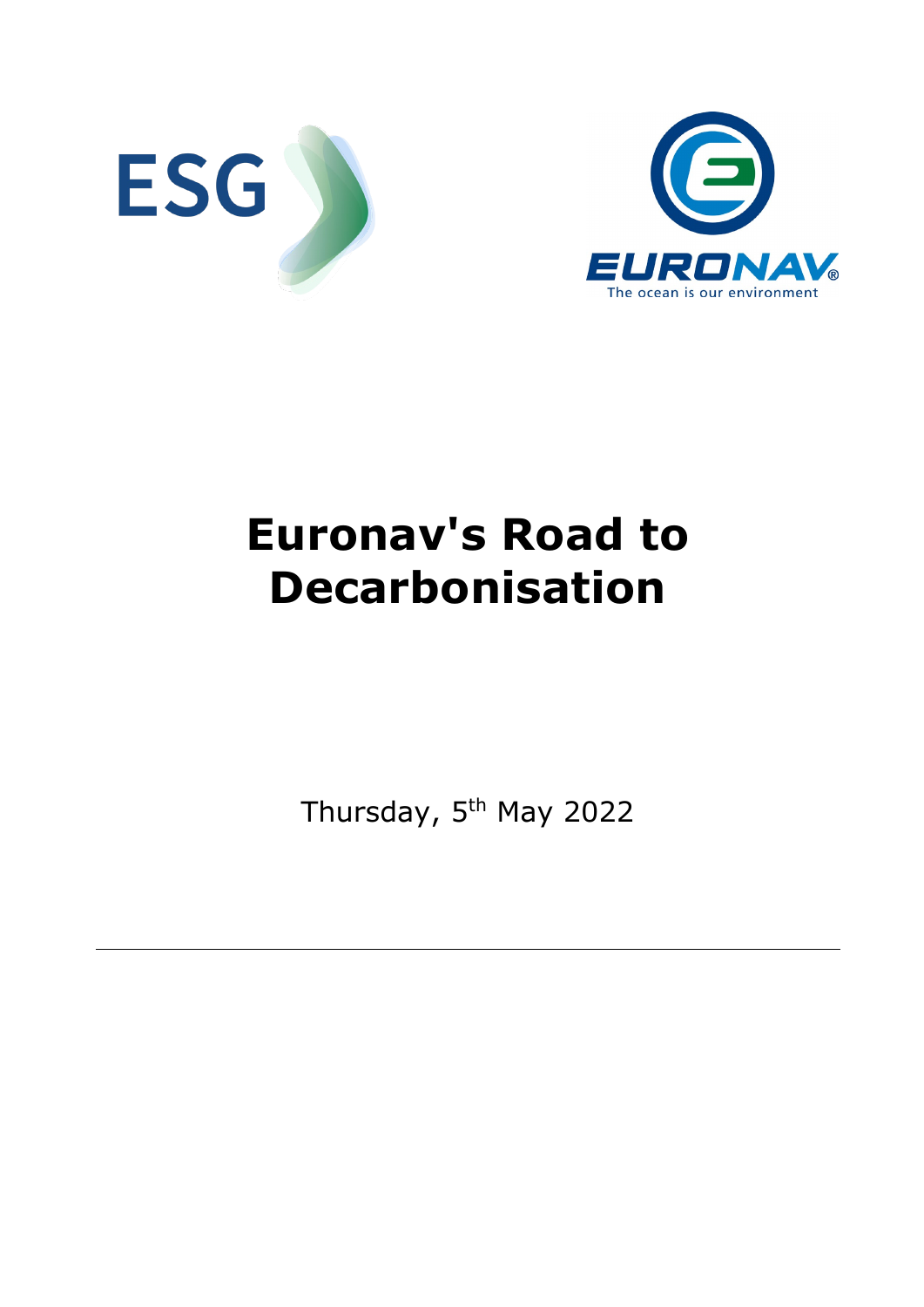# **Introduction**

Hugo De Stoop *CEO, Euronav*

#### **Welcome**

Good morning, good afternoon, everyone, and welcome to Euronav's decarbonisation road, the webinar that we have organised to explain what we have done in the past and what we intend to do in the future. Next slide, please.

#### **Aim of today's presentation**

So today's presentation is really an opportunity to showcase what we have done so far. It is the first time that we organise a webinar. Nevertheless, we have done a lot, and I would even claim that we have done a lot since the very creation of Euronav as a company.

Transportation of oil is what we do. We are extremely proud of it. We believe it is essential to do it. And on the right-hand side, you see that our footprint is totally global. We transport oil all over the place, specifically on two type of ships called VLCCs and Suezmax.

What is essential for us is that we operate safely in what is often very, very harsh condition. You have to imagine the type of ship that we operate in the middle of the ocean, and you will directly understand the kind of skill set that are required to make sure that this transportation is done in the safest manner. That is why we apply the highest standards possible on all facets of the business.

Today, we will obviously focus a little bit more on the environment, our carbon footprint, etc. But we believe that a company can only be sustainable when it applies the dual standards on a global basis.

Talking about sustainability, it is about delivering and a credible decarbonisation story, a decarbonisation road map. It is very easy to claim that we will be net zero by 2050. It is a completely different story to demonstrate how we will get there, and to demonstrate it in a very credible way. That is what we are going to show you, and we hope that the milestone will show you that this is totally possible. So why do not we ask ourselves the first question that is in the mind of many people today? Next slide.

#### **Crude oil transportation <> Sustainability. Is it possible?**

And that is, is this crude oil transportation versus sustainability possible? Is there incompatibility or high compatibility, where as far as we are concerned, we do not only believe that it is possible. We believe that it is needed. And we are going to show you how. Next slide.

#### **The last 12 months have taught us that energy transition & security are not mutually exclusive**

The last 12 months have taught us that the energy transition and the energy security are absolutely not mutually exclusive. In fact, when we talk about a transition, we talk about an evolution and not a revolution. We understand very well and we hope that everyone understands that today, the crude oil and with the right product form an essential part of the energy mix.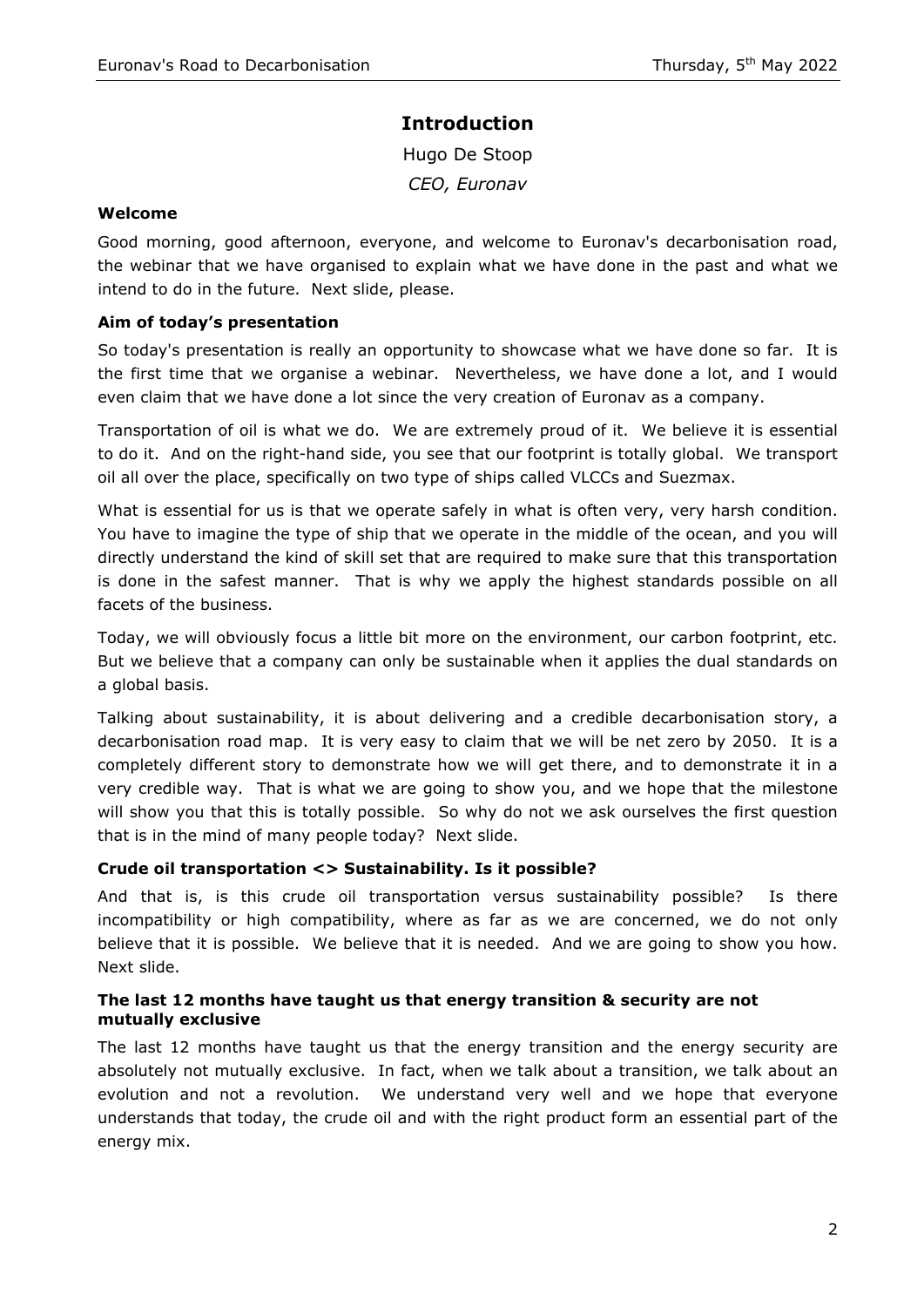As a matter of fact, that mix has not evolved dramatically in the last couple of years. If we compare to 2000 and 2019, it was exactly the same. Fossil fuels in general, represented 81%. We do recognise and we encourage and we are very happy about the fact that renewables are set to grow significantly, but oil will remain a key part of the energy mix because it is very difficult to replace.

When you look at the graph, we even believe that oil will continue to grow until probably the middle, if not the end of this decade before reaching appeal and then slowly and gradually be phased out and replaced over several decades. Next slide, please.

#### **Sustainability – Nothing new at Euronav**

What we do at Euronav, as I said earlier in my comments, is not new. In fact, we chose a tagline that is "The Ocean is our Environment" back in 2005. I think the three letters, ESG, were not used at that time. Some people were talking about CSR, corporate social responsibility. And we have always embraced our responsibility. Back then, we were a smaller company. Today, we are a much larger company, and we have decided to take leadership on that front.

The picture that you see on your screen is the cover of the Annual Report that we have produced since 2005. And it is a great satisfaction to us that when you go back and they are all on our website and you flip through them, you will find a relatively thick section about what is it that we do above and beyond the transportation of crude oil that is we believe necessary for the society at large. Next slide.

#### **Euronvav's vision**

At the same time, as we chose the tagline, "The Ocean is our Environment", we rewrote our vision statement that was back in 2005. When you look at it, it is to responsibly lead the global crude tanker industry, responsibly being the key word in the sentence, to seize every opportunity to reshape our industry in an era of unprecedented change. And that is what we continue to do today.

We are trying to influence the industry by showing the best behaviour possible. So that is a very, very important vision that we have had for the last 17 years.

Finally, we promote and support sustainable programmes to minimise the environmental impact of ourselves, but of course, of our industry. And we always try to apply positive lobby so that the industry will self-regulate in a positive way that will meet the goal of minimising the environmental impact. Next slide.

#### **Mission statement**

That was also translate in our mission statement, again, one that was written in 2005. We believe that we have a role to play for our society. We are delivering something that is essential. The world will not continue to spin if it was not for the crude oil that we are transporting. This is not an arrogant statement. This is a statement of fact. But we are very, very happy that we are able to do it in a safe way, minimising the environmental impact we have on the society.

For our clients, it is equally important to rely on someone that can provide high-quality and reliable service.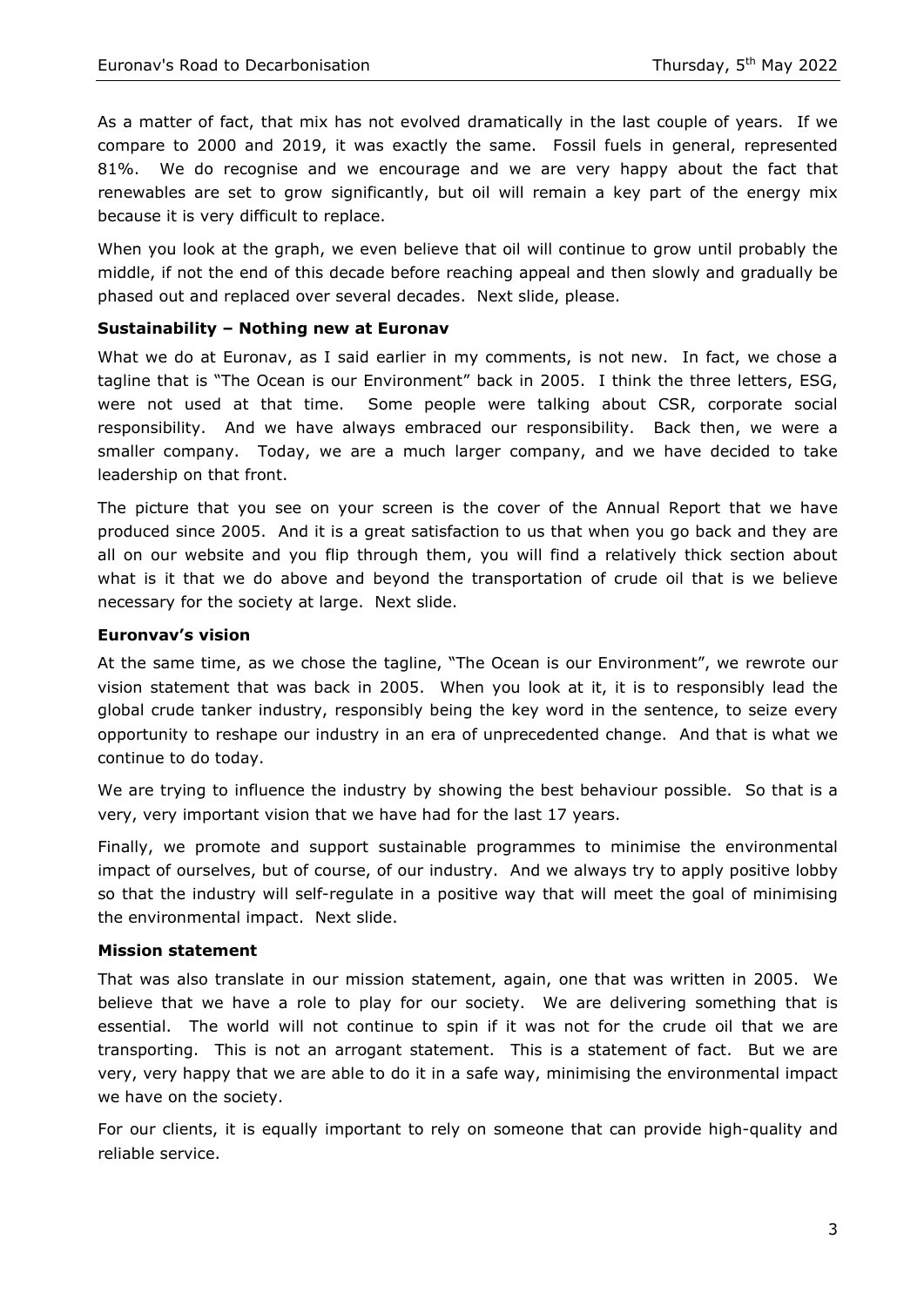To a certain extent, being a public company is also an advantage because we are more transparent, because we are proud of doing what we do. We are always trying to show that there is a better way, and that goes with transparency in everything that we do.

This is also the reason why we believe we have an essential role in our industry as a public company and not as a private company, which is not under the same regulation than the public companies are. Therefore, it is essential for our shareholders and capital providers in general. And here, I am thinking about banks, but not only that they can see what is it that we do, and they can compare to other companies and then hopefully decide to invest or to provide capital to us.

Last but not least, the employees. The employees are the key assets of the company. You can have the best ships in the world. You can have the best systems in the world. If they are not employed by the best people in the world, chances are you will not reach your goal. So at Euronav, we have always believed that the employees are the true assets of the company. Next slide, please.

# **Agenda**

Today's presentation, you are going to have a lot of keynote speakers. And in fact, they are just a sample of the people who are involved in our ESG efforts. This is just a demonstration that it is embedded in the DNA of the company. They will explain what they do in their respective department and how is it linked to the ESG efforts. But believe me when I say that they are just the centre, everybody is involved. In fact, everybody is trying to reach the same goal, which is an essential goal in the very existence of this company.

So if we move to the next slide, I am going to pass the digital floor, the virtual floor to Brian Gallagher, who is going to set the scene for today's presentation. Brian?

# **Setting the Scene**

# Brian Gallagher

# *Head of IR and Communications, Euronav*

# **Tanker market structure**

Thank you, Hugo. I am going to go through my two sections relatively quickly. I want to, as Hugo said, set the scene, give the background about the basics of our market, which has both opportunities, but also some challenges in terms of the tanker market as far as our sustainability positioning, and then move on to show our credentials, what we have been doing over the last 10 to 15 years, how we have positioned ourselves, and then pass it on to my colleagues who can give you more indications about what we are going to do tomorrow, the day after tomorrow and well into the future in terms of our sustainability journey.

But if we move on to the tanker market structure, you can see it has some unique aspects to it. IT is a very seasonal business. Going back over the last 30 years in the VLCC market, for instance, the industry has made most of its returns in Q1 and Q4. That makes sense for an industry that is very dominated by northern hemisphere and the movement of oil to both supply that winter pattern, but also as we move in anticipation of that winter pattern.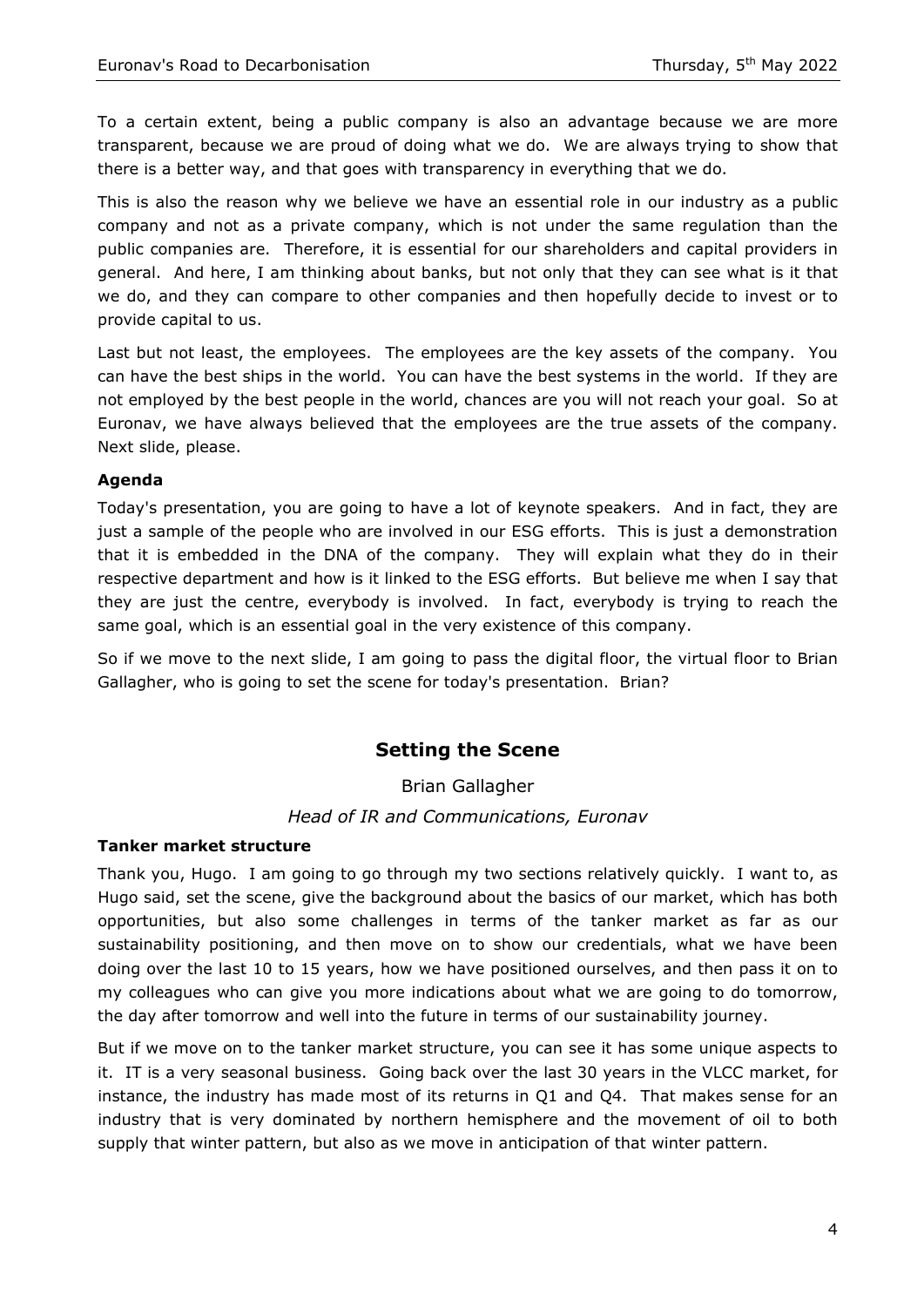It is also very cyclical. You can see here that we have had a number of cycles in the last decade or so, both good and bad. And we continue to have that very, very cyclical established trading pattern.

But most of all, our industry is faced with a very different structure to most that you see out there in the industrial world. There are very few customers. We only really have 20 to 25 customers as an industry player through the refinery companies, through the national and international oil companies, and of course, with the trading companies who are becoming ever more important.

But our industry is very fragmented. There are over 100 different owners of the 850 VLCCs that are currently on the world seas. And that brings its own challenges, but also some opportunities for consolidation, and therefore, driving a better sustainability message going forward. That is the background.

# **Shipping already has a track record of tracking spills, threats to marine life and emissions issues**

If we look in terms of what shipping's track record is, it has already got a very good one. Shipping sometimes is a little bit shy in putting that track record in front of people. You can see going back over the last 30 years, how it has improved in particular on things which were very high profile in terms of spills, how it has improved a lot of the marine life, how on a very self-regulated way, 20 years ago, it moved from single hull to double hull, which again was a big improvement. And even in the last five years, we have seen ballast water treatment regulations become applied universally and mandatory without any hiccups to world trade.

And in particular, the IMO 2020, of which there was huge amounts of debate and discussion about how much disruption there was going to be. With the help of a global regulator, some very, very clear rules, the shipping industry has delivered without any hiccups at all to world trading flow, including the tanker markets, and 85% reduction to our sulphur emissions. So again, shipping has got a lot to be proud of, and it has got a very good track record.

# **We need more shipping – not less**

So we would argue on the following slide, we actually need some more shipping, even more shipping is required. Shipping is by far and away the most efficient transportation means in terms of its emission and carbon footprint. You can see here the numbers are very, very imposing in comparison with air, rail and other transportation forms.

And if we look on the right-hand slide and see what has happened in terms of how the world economy has grown until the recent years with the COVID variants kicking in, you can see world trade grew at an exponential rate, and yet global shipping emissions were relatively in absolute terms actually went down. So shipping has got a very good track record, has got a good platform, but we obviously need to do things a little bit better.

#### **Fleet modernisation & speed reduction have enabled huge consumption decrease**

How can we do things better? On the following slide, you can see that shipping has delivered not only in terms some of the self-help that Alex and some other colleagues will talk about later, but also in terms of the application of new technology.

This shows you at constant speed of 13 knots per hour for the ships that have gone through the Euronav family and through the Euronav fleet and how they have improved their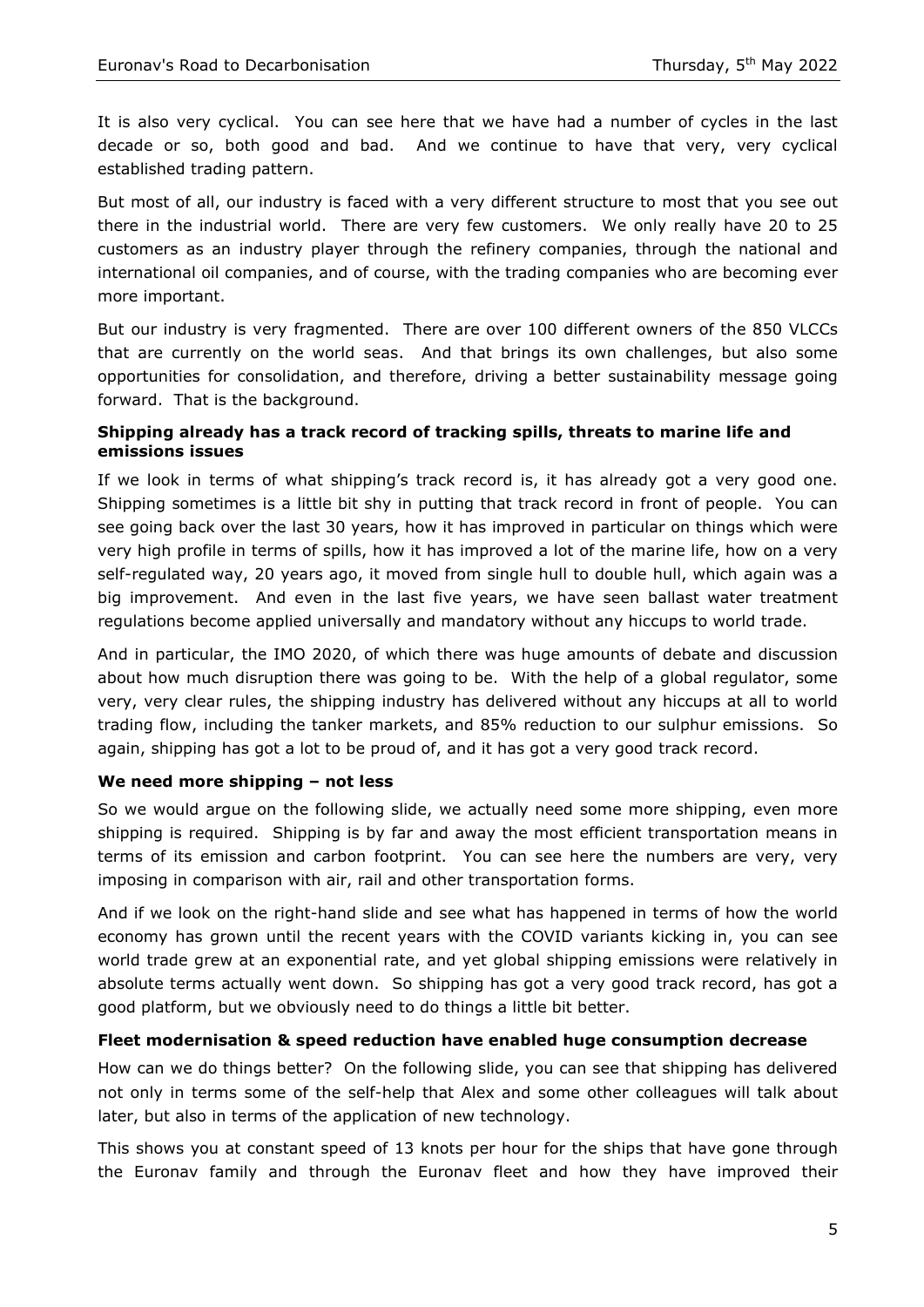emissions via how much they are consuming. Obviously, every tonne of fuel that we are consuming a day as a ship is going to have an impact in terms of how much emissions we are putting out.

And it is a little bit hard to tell from this chart, but you can see in the last two or three iterations with that new technology, and particularly since 2013, many of you will hear about the industry talking about ecoships. That is when ecoships have come through. So the run rate has been very impressive of a 25% reduction in terms of emissions due to technology over the last 20 years, but that run rate has actually accelerated over the last decade or so as those ecoships have actually been applied and run out through all shipping sectors, not just the tanker market. Clearly, as a large consumer of fuel, we are a very big player within that emission profile.

#### **Oil part of the energy mix & here to stay**

But it is not just about the shipping side of things. We move on to the next slide. What about the oil side? As Hugo alluded to, we are very firm in the view, and this chart would back it up from an industry regulating report showing that we would expect oil not to be as important in terms of the growth and the expansion as the world needs decarbonise and needs clearly and correctly to have other fuel sources going forward and taking on more and more share.

But oil still has a very key and very important role to play. A lot of key commentators with a good track record are still forecasting, as we are, that we would expect to see people sometime later this decade followed by a very, very slow and very, very measured reduction. It is that reduction on the management, as we have seen in the last 12 months in particular of oil within the energy mix, which is going to be crucial.

#### **Direct applications of crude oil**

And moving further on to the next slide on where oil is. It impacts on all our lives just in terms of moving us around, whether it be by car, whether it be by sea, whether it be by air. Oil is a key derivative and a key driver of that.

# **Everyday applications of crude oil**

And if we move on to the following slide in terms of how oil touches our lives on a daily basis, you can see here from the range of products that oil is essential in terms of the creation and the maintenance of. Oil is a very, very big part of our lives. So far from demonising the product, and those who transport it and use it, we should be looking oil to be a central part of that decarbonisation and sustainability conversation, and that is where Euronav has tried to be for the last 15 years.

We have got a long way to go on our journey, but we intend to be a central part going forward. That is in terms of setting the scene.

#### **Euronav sustainability credentials**

We now move on and talk about our credentials. We are very proud of what we have been doing, in particular in the last five or six years in terms of our ESG footprint and our platform.

# **It's in our DNA**

And you can see that from this chart here. We have got the best in class, best in breed from the tanker market and almost the same for the shipping market in terms of our ratings. So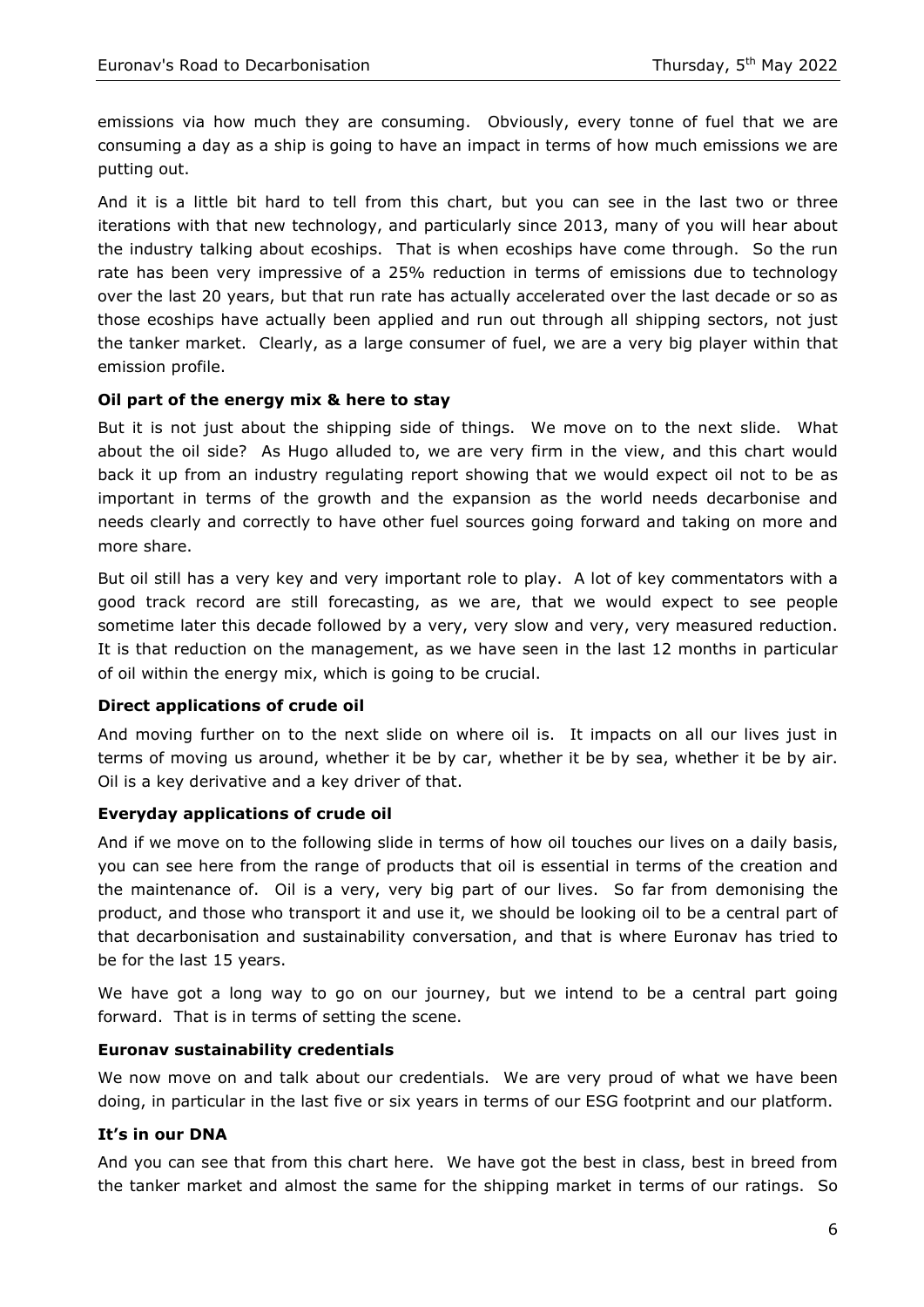independent regulators and independent bodies looking at our ratings give us the best bill of health that's out there.

# **Sustainability matters at Euronav**

# *Tanker selection leading ESG foundations established*

But we are not satisfied with that. Things like our CDP scoring, where we got a B rating for two years now, we are looking to improve that. We are looking to improve the depth and the scope of the scoring and the ratings that we have got because that is a reflection of the industry that we are operating in and a reflection, as Hugo said, of the DNA and the central themes that are running through all parts of our company.

But also if you look in a bit more detail now on the following slide about where that actually sits in terms of the E, I mentioned about the B rating for the carbon disclosure programme, which we are very proud of. We continue to get very good ratings from the areas such as sustainability, analytics, but also if we look at the engagement we have got with trade organizations.

The last 18 months and the dislocation that Zois and Michail have had to deal firsthand with regards to the impact from COVID, the restrictions around the world has brought a lot of shipping and the shipping family together, but that has also allowed us and we can use our platform for both trade or operations, but also in terms of our sustainability and our sustainability messaging.

And then an example of that would be the fact that we have become the first industry member of the Whale Guardian programme, a specific programme looking in terms of the protection of great whales. And this, again, is an illustration of us trying to illustrate our scale and actually bring some tangible benefits from that.

# **Tanker sector leading ESG foundations established**

But the E does not really mean a lot without the S, and the S often gets overlooked. The Bloomberg Gender Equality Index is something we have been involved in since its inception five years ago. That is a top to bottom analysis of our company in terms of our gender metrics, how we are managing those and how we are managing those in different geographies. So that is a real audit that we have continued to improve the scoring in that particular structure. And again, it is something we continue to look to be a forward member of.

Again, Lieve and our team on the finance side have been very, very proactive in getting new leadership and new financing in what remains a very capital-intensive industry. And again, we are pleased to see we are continuing to win awards as recognition of that.

And in terms of active management of social issues, you would expect us to be key players and advocates of things like the Sailors' Society. But again, very, very innovative setups of these different trade bodies and pressure organisations is something which we are very, very keen and flexible to be part of.

But the E and S also mean quite a lot, but sometimes not so much on their own. But Euronav, and it has been central, as Hugo said in his introductory remarks, is driven by the G. It is the governance. It is the glue that holds everything together. Webber Research since 2017 have been holding a survey of the top 50-odd shipping companies that are quoted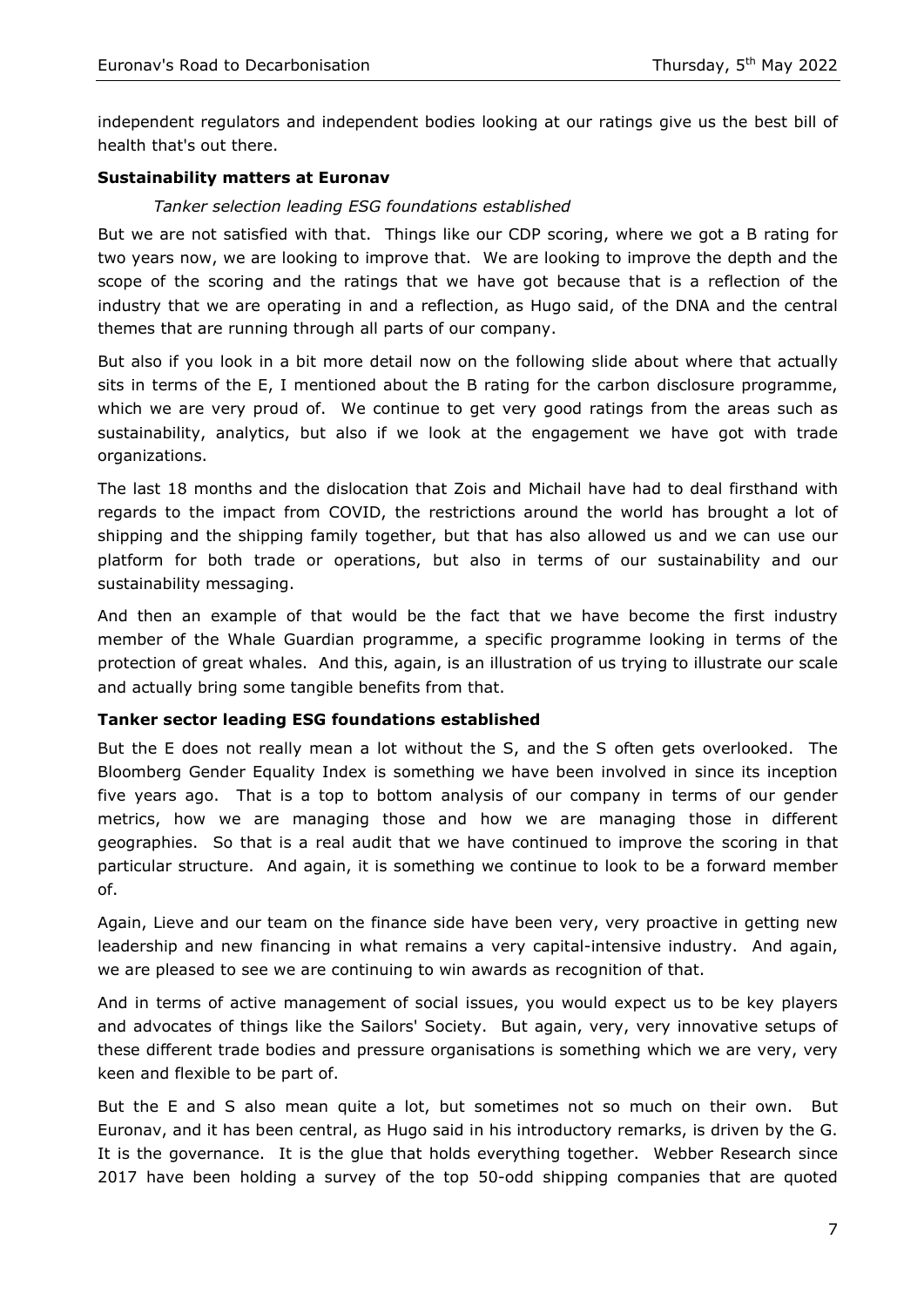globally around the world. And we are very proud that last year, we became second out of those 52 that they analysed. That is a real accreditation to us, and we have always been in the top 10 of that particular survey, driven by the very strong characteristics that we have at our base and as part of our DNA of governance.

We have had a Sustainability Committee since 2019. We are the only tanker company to have that, and one of the few shipping companies that have one of those. And that reflects one of the key focuses of Euronav. We have a fully independent Supervisory Board. They have complete oversight on the whole company. We have a mixed gender representation there, not because of some sort of forward plan, because that is the correct skill set we have from those particular individuals. And that fully independent Supervisory Board has led the company in the past and will continue to lead the company strongly going forward.

# **Active sustainability management leads to higher valuation**

What does it all mean? Well, moving on to my final slide, we actually believe it means better pricing. This chart does not sort of knock you off your seat, obviously. But you can see here, this is the Webber Research looking at the top quartile share price performances of those shipping companies since they started their index in 2017 against the companies in the bottom quartile.

And whilst the performance relative of those top companies against the bottom ones has slightly drifted away in the last year or so, it has been consistent outperformance. So those very, very strong and very, very inbuilt and embedded values that we have as a company, a strong governance, good focus on society and a very, very strong focus on environmental sustainability will and has in the past will continue to drive superior pricing and share price performance.

That sets the scene and also gives you some indication of our credentials so far. I am now going to pass on to our Sustainability Manager, Konstantinos, to give you more about what is going to happen in the future.

# **The Road to Decarbonisation**

Konstantinos Papoutsis *Sustainability Manager, Euronav*

# **IMO decarbonisation targets**

Thank you, Brian. In the next couple of slides, you would get acquainted with methodological framework which we pursued in order to begin our decarbonisation strategy. Next slide, please.

So our ambition was and still is to build the methodological framework and to build a strategy, which is far more ambitious versus the current IMO 2050 decarbonisation plan, which stipulates zero-emission shipping operations somewhere around 2080 and 50% less CO2 versus 2008 somewhere around 2050. To this end, we sat together at Euronav crossfunctionally with different functions of different teams, operations, ship management and fuel procurement, for instance, to build a powerful, enabling and fuel-agnostic model, which could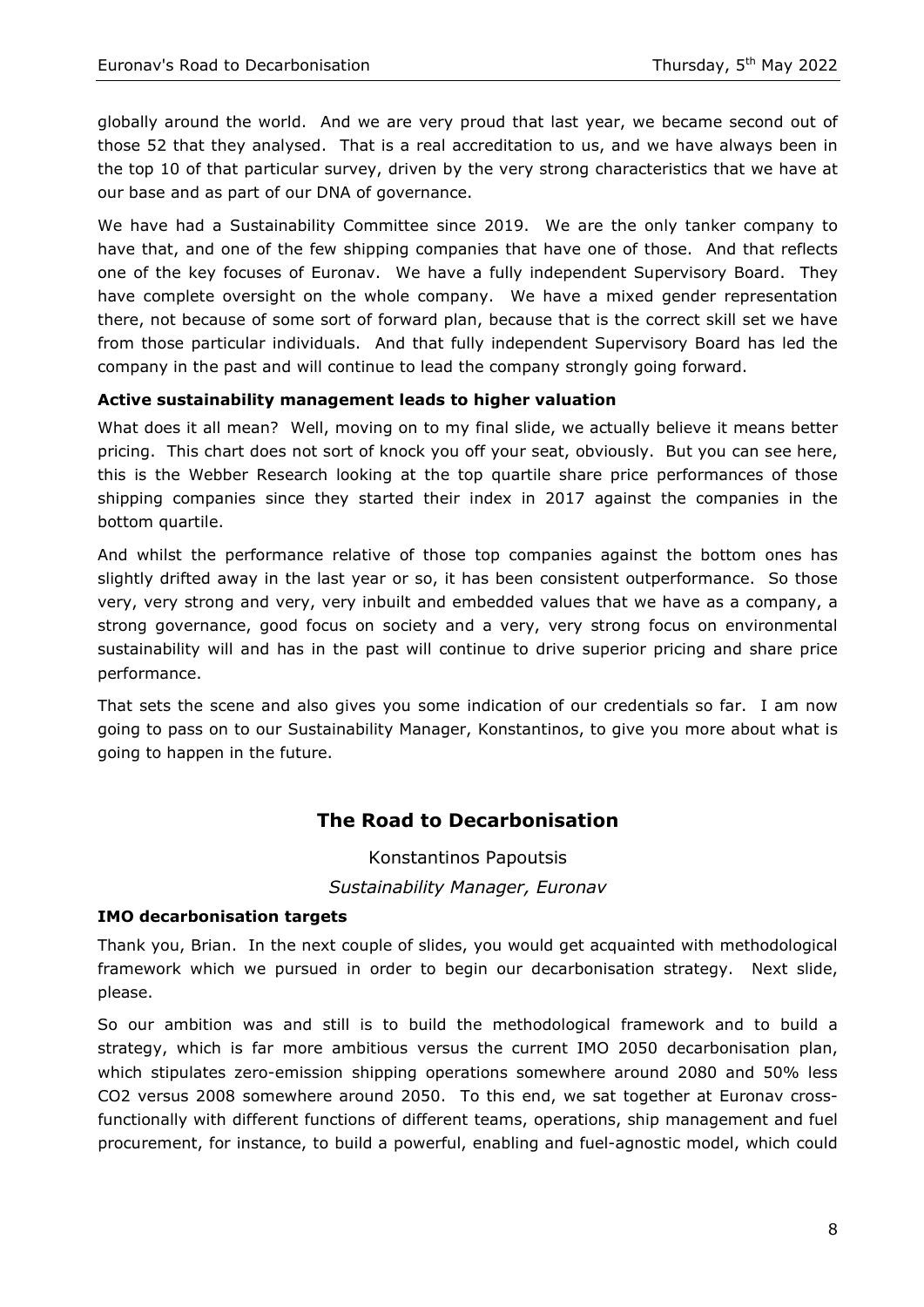accommodate all the uncertainties and risks that we have identified due to the lengthy time horizon of that exercise.

And of course, to be able to utilise the latest and greatest data that we have in our position. Next slide, please.

# **Setting the scene**

So first, we had to somehow draw the boundaries around our methodological framework. We started with the time frame. So we defined our time frame with the reference year being 2008, which aligns with the IMO reference year as well. The target year has been set in 2050, and the basis year of our data foundation was in 2020. This has been the latest year where we had verified data in Euronav.

Next one, we needed to define the emissions coverage. So we wanted to capture the full life cycle of the fuel production and consumption. And therefore, we opted for a Well-to-Wake approach. And then we opted for Scope 1 emissions, Scope 2 emissions, respectively the bunkers that we use to burden our vessels and also the electricity and energy that we use for facilities. These were the scope of our exercise.

We intentionally left out Scope 3. Scope 3 will be included once we have more precisely measured our Scope 3 emissions once we have also aligned with our suppliers in our extended value chain to be able to set decarbonisation targets specifically for Scope 3 emissions.

Next, to have operational assumptions or technical assumptions, the one that we have relying in order to be able to build our strategy. So we take into account the fleet rejuvenation pace, namely the vessels that will be entering and removed from our fleet operationally than the typical usual vessel life cycle, then the future evolution of our fleet size. And finally, a potential future dry dock planning, meaning regarding the existing and the future fleet at the level of capturing the positive impact, the CO2 reduction, which comes as a result from drydocking.

Finally, on that slide, we had to indicate what will be the performance tracking indicators that we are going to use, and we opted for greenhouse gases. However, for the moment, we will stick to CO2. And rest greenhouse gases like methane will be added once we have more insights on the methane emissions and the methane slip effect.

To wrap up, we built a fuel-agnostic model, which could accommodate different types of fuel pathways. However, for the sake of this exercise, we assumed five plus one:

- Business as usual;
- an LNG pathway;
- A biofuel pathway;
- A methanol pathway; and
- Two ammonia pathways.

One should make a direct transition from HFO to ammonia and to assuming a dual-fuel vessel existence. Next slide, please.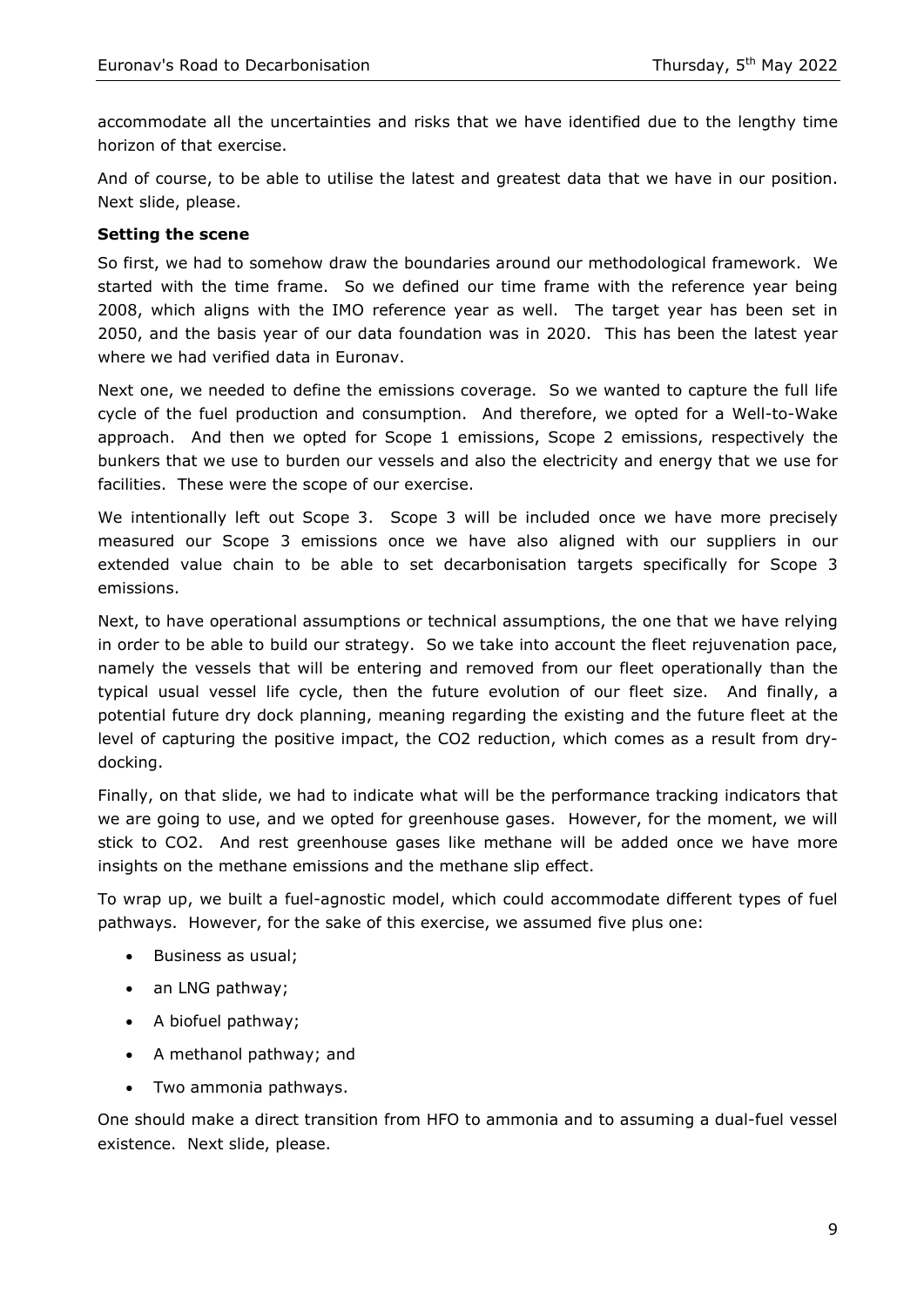# **Decarbonisation levers (2030 & beyond)**

So in the question, okay, but which would be the key levers that we are going to pull in order to deliver the decarbonisation strategy and achieve our targets? We have a combination of five levers, but we have observed specific ones. Specifically, post-2030, we will mainly rely on lower zero emission fuels, which will hold the lion's share of our transition.

Next to that, as well, we will have energy efficiency technologies such as wind-assisted propulsion, such as air lubrication and other technical air dynamics and hydrodynamics measures. Next to that also, we have the fleet modernisation, which is a natural decarbonisation outcome of a fleet rejuvenation pace. And in the end, we also have operational measures such as speed reduction, for instance, in conjunction with digital innovation, where enhanced connectivity between SOR and SIP will inform our decisionmaking in order to optimise our voyage performance. Next slide, please.

# **What it means for planet and society**

Now we want to better understand the impact that we are going to deliver, so the savings that we are going to drive now and till the future. And therefore, we captured two snapshots from our strategy: an actual one in 2020 and the future one in 2050. In 2020, we realised that we actually saved almost 1.5 million metric tonnes of CO2 versus a potential probably do-nothing scenario starting from 2008. This amount of CO2 is equal to the planting of almost 75 million trees.

Now, if we apply our net zero target, our net zero strategy, we expect that in 2015, this 1.5 million will grow and reach the level of 3.9 million metric tonnes, which this is equal to planting and growing almost 200 million trees. This is also equal of saving paper that is used to produce approximately 140 billion standard nautical chart of specific dimensions. And to go back again to another impressive element is that this 3.9 million of CO2 tonnes equals the absorption of CO2 from the atmosphere by 120,000 great whales. So this is the magnitude of impact that we are ahead of us. Next slide, please.

# **Euronav competitive advantage in industry's transition**

So Euronav has developed and will be developing a fit-for-purpose transition, where human intervention will have a key role. When I say human, I mean both onshore and on board. For instance, if we want to implement immediate CO2 reduction targets like operational loss, like speed reduction, our people on board will secure the successful implementation of those measures.

Next to that, our people on board and our people onshore will also help us to design and implement the best energy efficiency technologies with the best impact possible in order to reduce our consumption within our investment plans.

And finally, people will build the core of our system platform, which will enable, in the longterm, a switch and scale-up of zero and low-emission fuel towards our net zero targets. Next slide, please.

# **Short-term actions – immediate actions to reduce CO2**

I would like to dedicate a couple of seconds on the importance of short-term actions in our decarbonisation strategy, and also the fact that we believe that those short-term actions are also necessary for the shipping segment per se. So by definition, short-term actions can be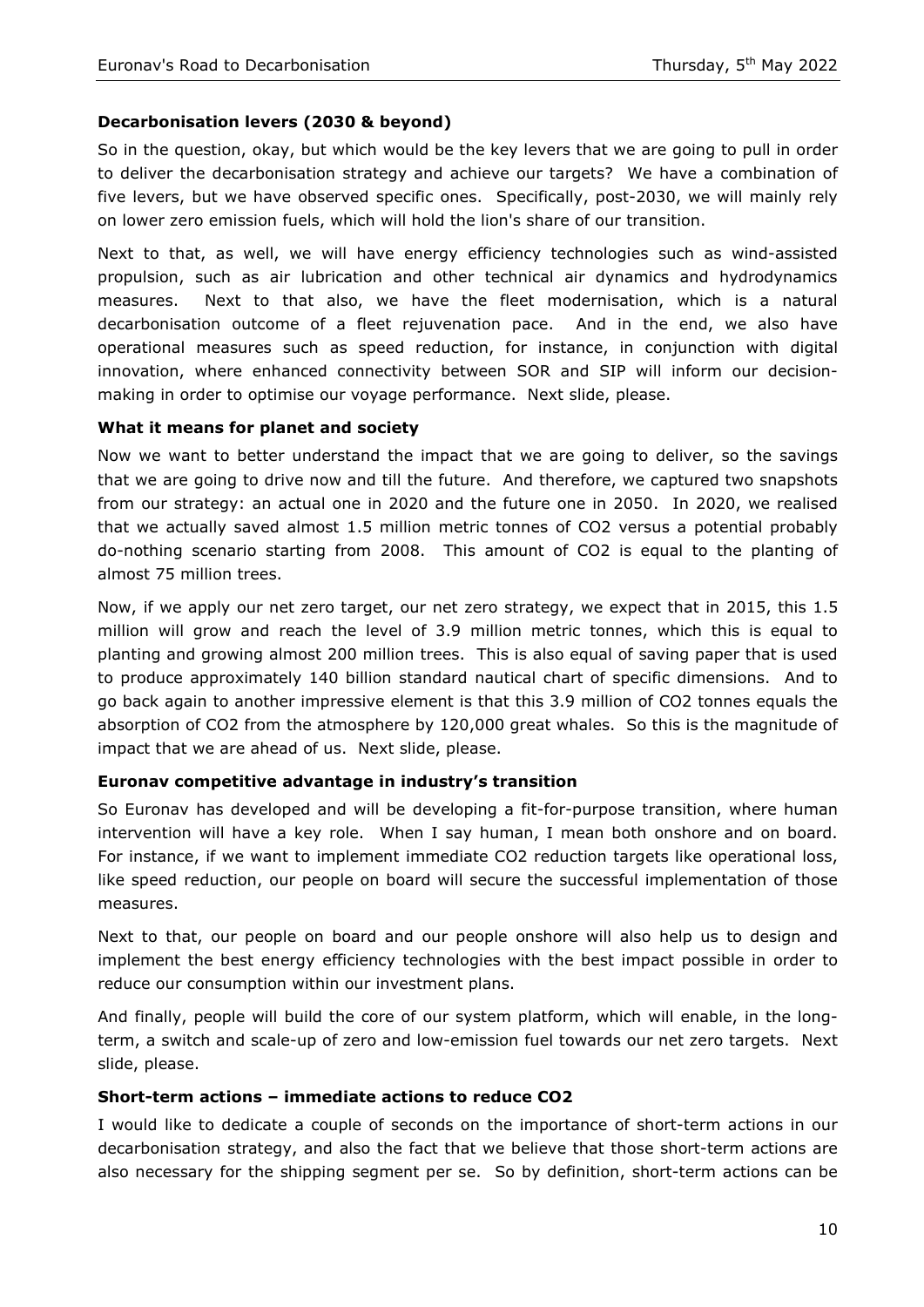treated as speed reduction measures, but also other types of measures like virtual and justin-time arrival.

The implementation of this serves as an unprecedented opportunity. Why? Because the current market circumstances look to be favourable, especially because of the bunker price increase, but also on the increased resilience, which is asked within the supply chain, which allows for less just-in-time operations due to supply chain disruption, and of course, due to internal geopolitical events or COVID restrictions.

We see a lot of benefits. We see an immediate economic benefit of reduced costs due to reduction of fuel consumption. But on the other hand, we see some indirect ones or less visible, as if, for instance, slow streaming has been implemented right now and which will result in reduction of CO2, then lower needs for adoption of potentially more expensive more clean fuels of the future might be needed. So these are the economic ones.

We have also strong environmental ones, which can be, for instance, a 10% reduction on average voyage speed may result up to 20% reduction of fuel consumption and CO2 emissions, which has been either substantiated by the geography and also by empirical case studies.

And finally, removing CO2 molecules tomorrow due to global warming potential will result in carbon avoidance for the next 100 years. So that is how powerful are those short-term measures. And the next slide, please, which is the last one.

#### **Euronav's pathway to decarbonisation**

Therefore, Euronav is activating a decarbonisation strategy, which, relies on two different phases. The first phase is between now and 2030, where we will rely on less energy used on board, which is achieved by investments in energy technologies and other types of energy efficiency measures.

And after 2030, provided that the fuel market dynamics will deliver upon its expectations, we expect the switch to cleaner energy used on board and an immediate scale-up. So we have flagged six operational milestones, starting with carbon neutrality at laden voyage, where we expect to have that offered by 2022 through carbon offset mechanisms via our VLCCs anchored TI Pool.

Next, we step up to carbon neutrality at rounded both ballast and laden voyage, where we expect to offer that both via carbon offset mechanisms and also via tested bio blends other types of biofuels which promise lower CO2 emission potential. Then by 2027, we expect to have delivered in our order book the first vessel running on zero emission fuels. If delivered, that means that it has been ordered two or three years earlier.

In 2030, we will align our strategic approach with a minus 40% lower CO2 intensity at fleet broad level versus 2008. And then post-2030, and provided, of course, that the fuel market will deliver, we expect a net zero in sight by 2040, but centrally, a minus 80% CO2 intensity versus the 2008. And finally, net zero performance by 2050 or earlier under our Scope 1 and Scope 2 and under our control operations. More insights will be circulated by Hugo.

And now I pass it on to Rustin for the fuel technologies. Thank you.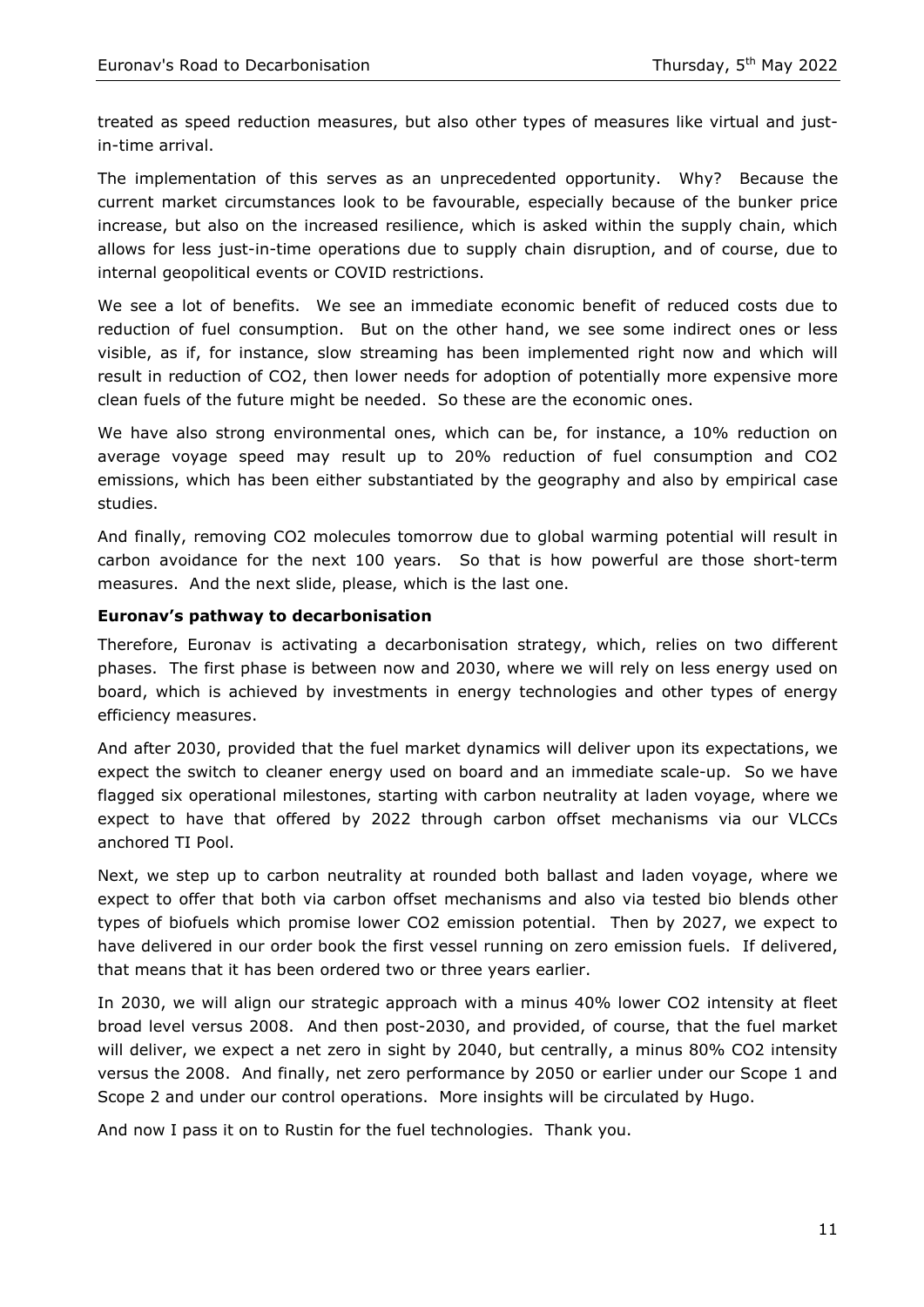# **Fuel Technology**

Rustin Edwards

# *Head of Fuel Procurement & Development, Euronav*

# **IMO Dates of Notice**

Thank you, Konstantinos. Good afternoon and good morning to you all. Next slide, please. The road map to decarbonisation is something that has been laid out by the IMO, and there are some different dates which are of note, which need to be looked at in order to understand how we, as an industry, will need to transition from our current fuel mix into the requirements of the 2050 of 70% carbon reduction versus the 2008 baseline.

Currently, in the environment we are in right now, we are burning petroleum-based fuels which have carbon emissions of 3.1 to 3.2 metric tonnes of CO2 versus every ton of fuel that is consumed on the ship. And as we move forward on the time line, the next big step that is coming into play as in 2030 is the implementation of the EU ETS scheme for the maritime industry.

This is going to adjust how vessel operators, owners reallocate their vessel resources into the EU and out of the EU, as well as adjust the relationship between the charterer and the charteree in the vessel because of the cost of the carbon emissions coverage going into the EU will numb those changes.

As we move forward further, we had the adaptation of the Med SECA Zone, which is coming into play, which will basically reduce the sulphur oxide emissions going from the Suez Canal to Gibraltar, which would help greatly reduce SO2 content in the Mediterranean atmosphere. And then we will reach the first step going into 2030, which is the cut of 40% of the 2008 baseline against CO2 emissions.

Then we have, what I call, the R&D Gap, which gets us from 2030 to 2050, which is the 70% reduction of the 2008 baseline or potentially even 100% reduction of the 2008 baseline. But this gap, in order to cover that, is going to require a tremendous amount of development and investment in new technologies, as well as rethink of logistics supply chains and moving fuel around the world to supply the needs of the maritime industry. Next slide, please.

# **Bridging the R&D gap**

So when we look at bridging the R&D gap, there are many routes and vessel development can take in order to meet this. So again, as we have today, we have the current fuel petroleum mix that we are burning on more ships, 0.5 high-sulphur fuel oil and gas oils.

And we have seen a lot of work done in the industry. Euronav has done it as well, where we are making the adaptation of bio-blended fuels in order to start moving down the carbon emission chain to become better carbon emitters or lower carbon emitters.

As the adaptation of bio-blends move forward, then you have different routes you can go along this tree in order to find different emission solutions. You have the liquid to gas fuels, which is your LNGs, your ammonia, your green hydrogen, which all will require development around infrastructure investments, logistic distribution chains as well as production.

You have what I call the liquid fuel route, which is the implementation of full bio-blends into the mix, which if the world maritime fleet went into a full biofuel blend, it would be roughly 90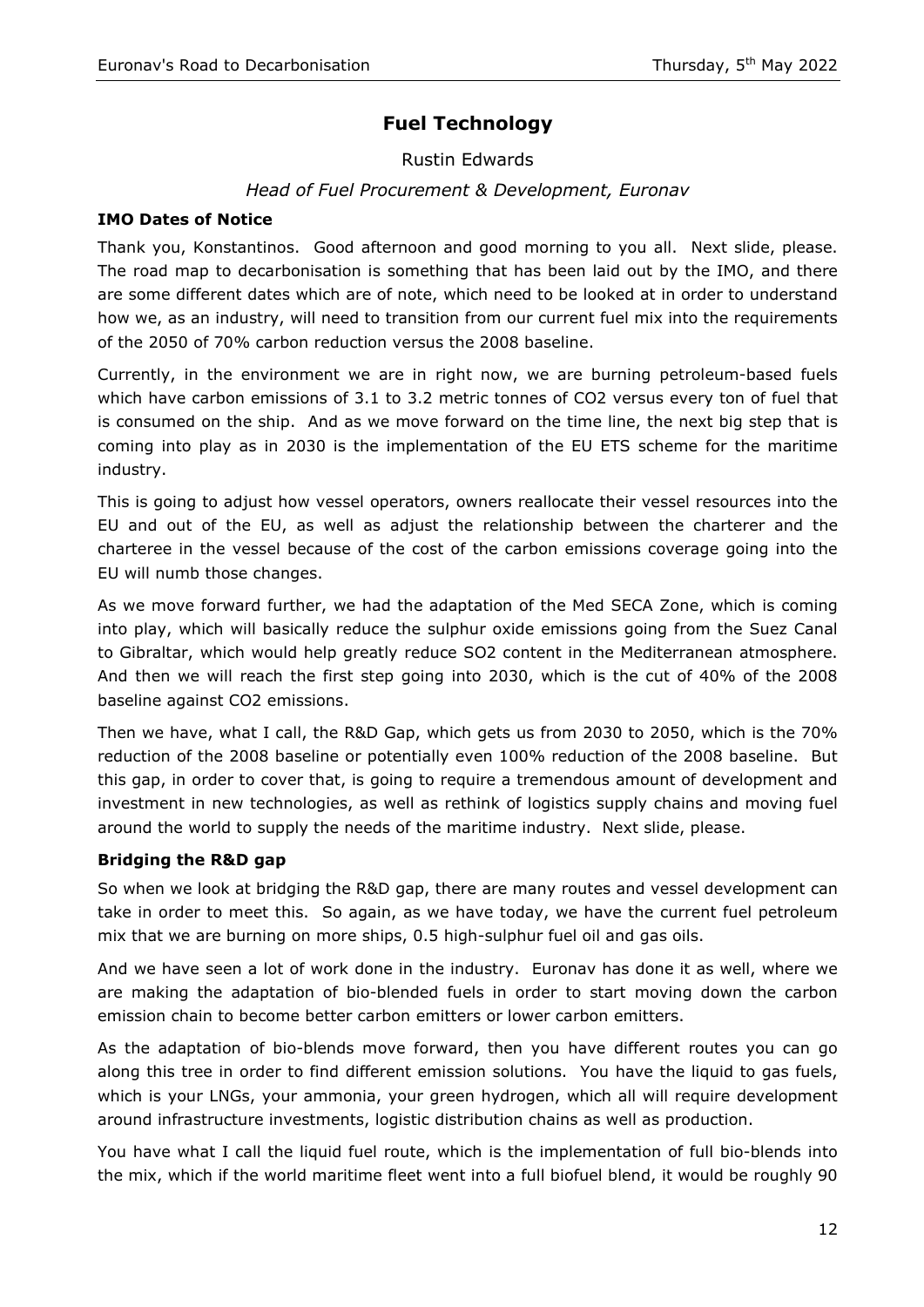million tonnes of biofuel per year that would have to be produced to equate to a B30 blend of the entire maritime fleet.

Biofuel mixes are also on the liquid side as well as moving into methanol and then green biomethanol at the end of the 2050 period.

On the engineering solutions side, you have kites and rotor-sails, which are in the development phase and being implemented on different ships around the world to help reduce fuel emissions and make more higher fuel efficiencies. And then you have onboard abatement and storage technologies, which are being developed to help capture CO2 onboard the ships and keeping it for disposal on onshore.

So jumping to that 20-year gap will require investments in the new production facilities, logistics facilities, storage facilities. And as an industry to meet the 2050 requirements by the loss of efficiency and transportation that our customers have come to expect, this would be not only more production of biofuels, but also creation of green ammonia production, bio LNG production, as well as hydrogen production and storage on the industrialised scale with the associated distribution channels to achieve the necessary energy targets and overcome the energy density shortfalls to maintain the flow of international trade. Next slide.

So technology will carry us along this voyage to decarbonisation. Developments are forthcoming on new engine designs and vessel designs to accommodate new fuels and handling characteristics. Mechanical Abatement technologies are being explored even with sequestering and storage of CO2, as mentioned earlier. And with the development of new fuels, new production will be needed in order to meet the forward requirements of demand.

Recent events in Europe show that the status quo, a single-point supplier that puts the majority of the fuel into the marketplace, is not efficient and could be dangerous for the energy transition and solutions. We, as an industry, need to develop a diversified portfolio of production, supply and logistics to maintain the energy security for the maritime industry.

Private and government alignment is key to ensure that the investments can be made and resources can be allocated in order to transition from petroleum-based fossil fuels to the fuels of the future. Next slide, please.

# **Euronav actions to-date**

What we have done to-date in part of our voyage of decarbonisation, along with other companies, we have worked on the first steps with bio-blended fuel oils and bio-blended distillates in order to test the longevity and handling characteristics, as well as the operational stability of these fuels. It is the first step along the pathway and is not the only solution, but it is one that is worth looking at.

With the use of these bio-blends, we have been able to understand how to handle and use these fuels in the operation of the vessels. We have shown that the vessel can handle the fuels with no degradations in the machinery and the operational readiness of the vessel. We have also looked at the longer-term handling of these fuels. We have stored bio-blends on board for a period of time to reflect how the vessel is currently handling petroleum-based fuels that are used in port. This is namely with the B50 blend that we use with gas oil.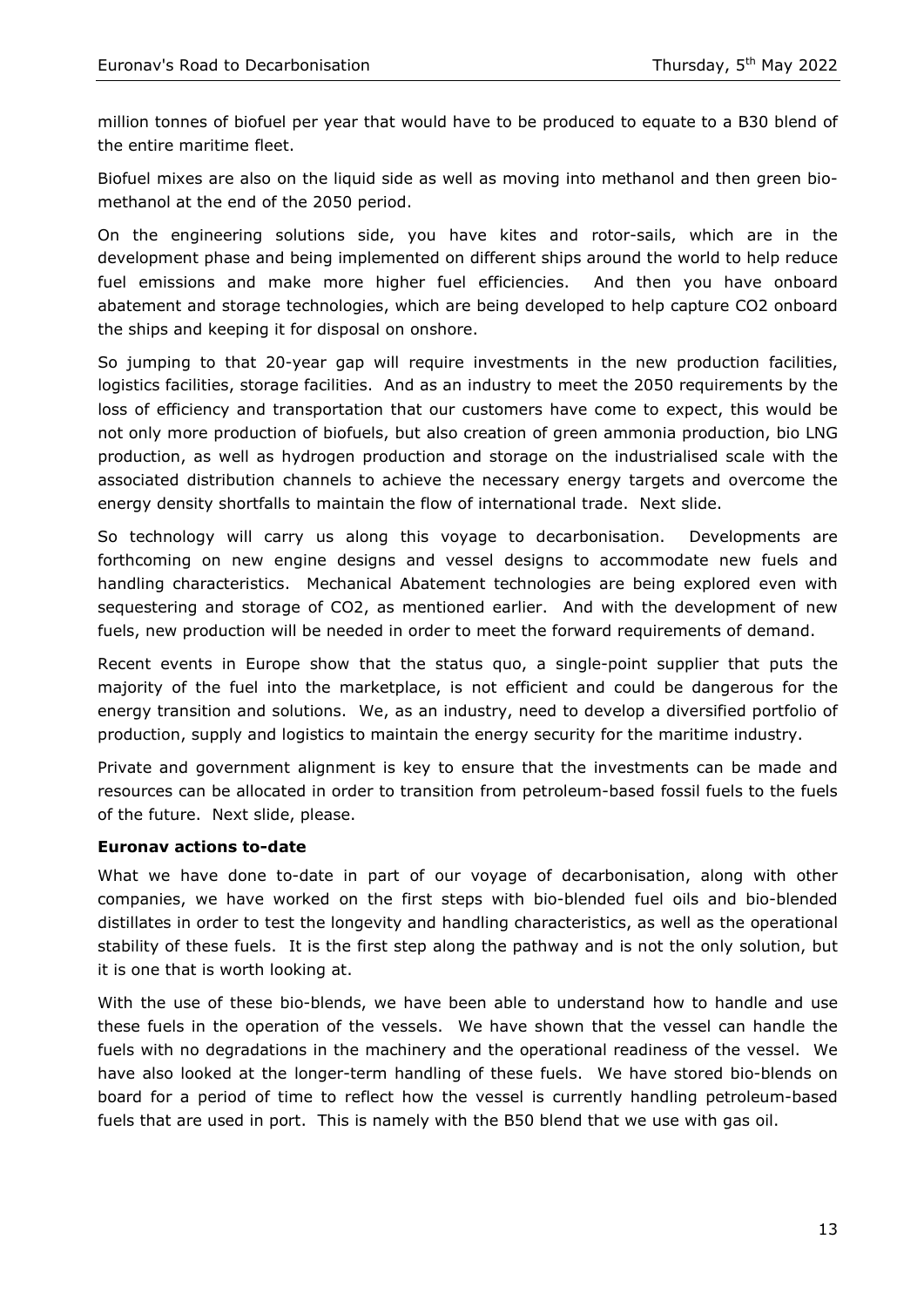As testing had shown, when we got to our port and operational conditions on the vessel allowed, we used the gas oil mix and tested it, and it worked perfectly well with no incident to the vessel, and the vessel is able to maintain its operational readiness while it was in the port.

Further to this on the use of bio-blends, we have also looked at the construction of ships with the optionality around fuel that can be used in the future. The ships that will be built will utilise standard petroleum fuel as the initial fuel for consumption, but then have the option for the retrofit into using LNG or ammonia fuels as the infrastructure and technology develops around these lower carbon fuels.

I now will hand over to Alex Staring, our Chief Operating Officer.

# **Fleet Modernisation and Newbuildings**

Alex Staring *Chief Operating Officer, Euronav*

#### **Welcome**

Thank you, Rustin. Good afternoon. My name is Alex Staring. I am the Chief Operating Officer at Euronav, and I will now cover how we are managing our fleet and our intentions and investments in decarbonisation at Euronav. Next slide, please.

# **Highly regulated shipping sector with asset useful life of 15-20 years**

#### *Utilisation significantly falls after 15 years*

We are operating in a highly regulated industry. Before I go into details on our plans, it is important how regulated this industry is. Below two slides, you can clearly see that next to the regulated regulations we have in place, it is also commercial and cost regulation.

On the left-hand side, on the cost regulation, you can see the cost overview over the life of a vessel, which is 20 to 25 years that every ship after five years until the 15<sup>th</sup> year anniversary will have to go dry dock. This entails a cost. In the beginning of the first five years, this cost is quite small, roughly \$1.5 million. It goes up to \$2 million, \$2.5 million towards the third special survey. And then after the 15-year age of the vessel, every 30 months after that, the vessel has to go back into dry dock, where the cost goes up quite dramatically, where here, you can clearly see that the cost to maintain an older ship and to go to that regulation is becoming quite expensive.

On the right-hand side of the slide, you can see that also from a commercial perspective, very much in relation to the vetting criteria, which is something that is governed by our customers, that they prefer ships to be younger than 15 years of age to charter. And then you can clearly see in that graph that after 15 years of age, the tonne mile that the ship is performing drops down quite dramatically.

So in the end, all the tonnage comes under a sustained and real commercial pressure because of the regulatory structure of our industry, which is a positive driver on the road to decarbonisation, as the following slides will show. Next, please.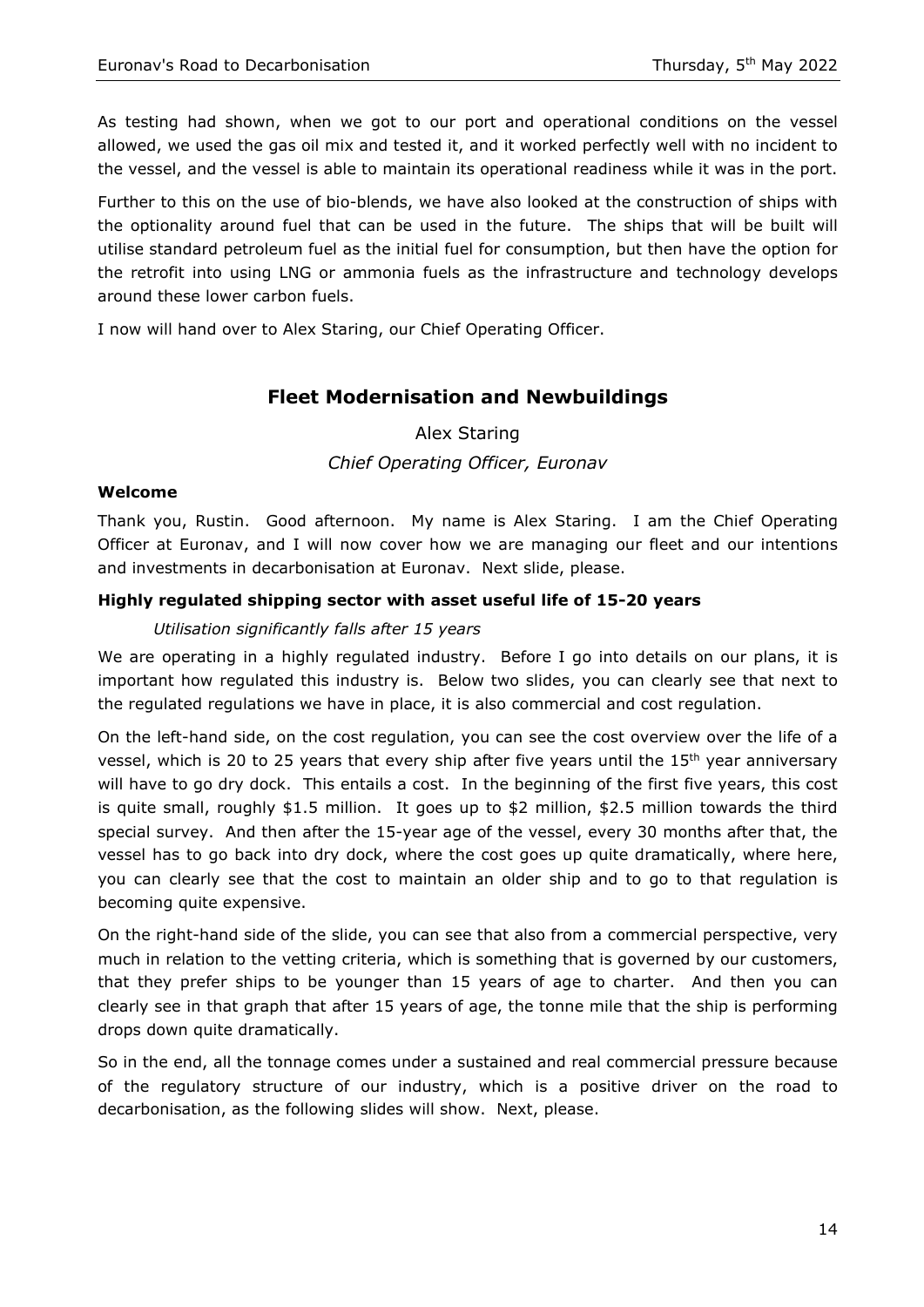#### **For the first time**

#### *Very strict time regulations with emissions at their core*

It is for the first time now that we are going to have a very strict time regulations with emissions at their core. This is a regulation which comes out of IMO and is in relation to MARPOL Annex VI. As from  $1<sup>st</sup>$  January 2023, the vessels that are floating will have to show what is their Attained EEXI. EEXI stands for Energy Efficiency for Existing Ships.

And then there is also a required EEXI, which is set by this MARPOL Annex VI regulation how much gram of CO2 per tonne mile you can actually emit. As long as you fall within these parameters, i.e., if your Attained EEXI is less than the required EEXI, you are going to be okay. You will have a technical file on board that will be verified by classification societies, and you can continue to sail at a certain speed that you are used to sail at.

The bigger problem stems when you do not meet the required EEXI. That means that at a certain instance, you will need to start limitation your power. You can do this in very different kinds. So EPL stands for Engine Power Limitation. You can do this by optimise your propulsion by energy-saving devices, for example, a Mewis Duct. And therefore, there is a computation of fluid dynamics, which can give you a bit of grace[?], whereby you will go at a higher speed but by a reduction in consumption.

A bit bigger effect is, of course, the engine optimisation or the rating, where you really need to limit power on the engine. And this will then evolve also that you need to make a renewed technical file on your emittance of NOx. And then, of course, there is another alternative in order to meet that goal, either by pulling out kites or by using a different fuel on your main engine. And that, of course, has them to being endorsed by the classification society as well as the flag society.

This makes a key operational advantage for tanker owners, therefore, to have a young fleet possible, not just for commercial leases but also for sustainable reasons, and of course, to meet our decarbonisation objectives. Next slide, please.

#### **Older tonnage under regulatory, commercial and now emission pressure**

This slide shows you a comparison between a vessel that was built in 2012, a Suezmax here, the Cap Maria, and one of our brand-new ships recently delivered in January 2002.

On the left-hand side, you see the parameters of the ship. There is the EEDI, which is very similar to the EEXI. But as of 2013, almost all newbuilding vessels need to have, when they are delivered, an EEDI, which stands for Energy Efficiency Design Index. It is a parameter whereby this is defined by a formula, which is in relation to how much your vessel consumes at 75% of the maximum continuous power it has and also the consumption for the auxiliary engines divided by, in fact, your carrying capacity and the speed that you can do at the 75%. This gives you a kind of gram per tonne mile that your vessel will consume.

You can clearly see the difference here between the Cedar, which is 2.8, versus the Cap Maria at 3.25. For the speed, how is that being obtained? This reduction, of course, is for the ships 2013 and 2014 onwards. The engines have been limited in power. And by optimising hull life, they still make good speed, albeit, a bit less. But definitely, the power is much less. Hence, the consumption is also quite less.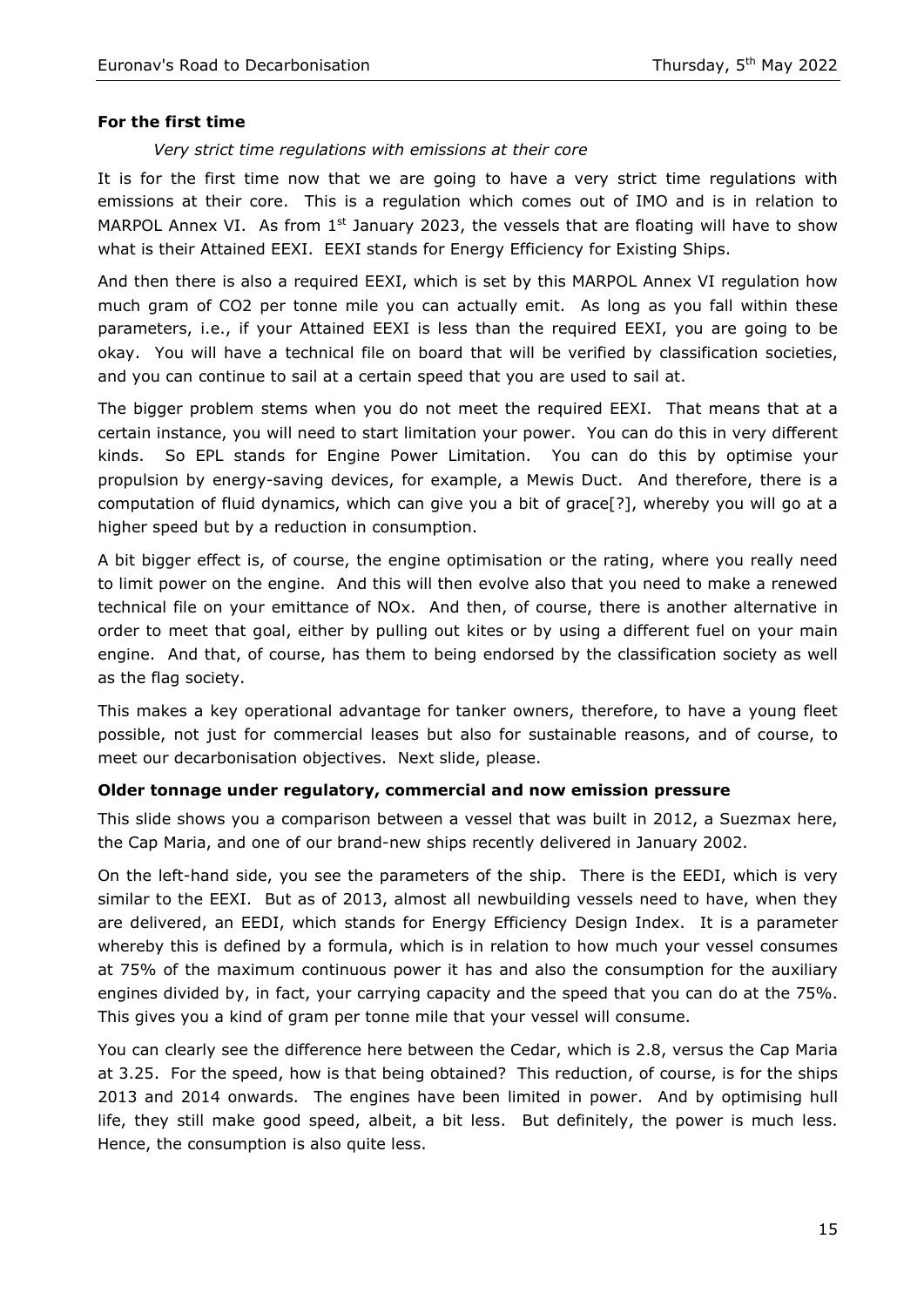And here, you can see that for the 2022 vessel, we consume around 40 tonnes per day at the maximum continuous rating, where it was 67 tonnes a day on the 2012 ship. This is a 30% decrease in consumption, which is huge, especially if you know that one tonne of fuel that consumes is equivalent to 1.3 tonnes of CO2 emittance. So roughly, this means that the younger your fleet becomes or that ship 2022, will emit 40% less CO2 than a vessel built in 2012. Next slide, please.

#### **Energy transition is feasible when costs incentivise the switch**

Cost remains key, and that is why we can here see the difference. It compares since 2019 the price per barrel of crude with the cost of LNG from Japan expressed in the same unit per dollar equivalent of crude.

Until 12, 14 months, LNG was quite cheaper than conventional fuel. But since the current geopolitical developments, LNG has gone up quite high in price. This has resulted that, today, dual-fuel LNG ships are rather running on conventional bunkers rather than on LNG. This is, for me, a reminder that the energy transition is not static but dynamic and will always pivot to whatever the cheapest fuel source is. I will now turn to investments in new technology. Next slide, please.

#### **The current regulatory & commercial landscapes require immediate investments**

This graph gives you an overview, as already discussed with Rustin, of the different fuels that are there and they are well to propel emissions reduction in percentage compared to conventional fuel today.

So for LPG/LNG, this is roughly a 25% reduction. On green methanol, this is roughly 84% reduction. And ammonia, 93% reduction. So as we said already, there will likely be a range of different fuels for propulsion systems, for VLCC and Suezmax vessels going forward.

The potential gains, especially from ammonia, are very large where we compare it to still a fossil fuel like LNG. This technology is not yet fully available for ships, i.e., the fuel itself, but it will come. So we are expressing our hopes very much on ammonia as a fuel going forward in the future. Next slide, please.

#### **Joint development programme to develop dual fuel ammonia vessels**

And to show this commitment, especially for the six vessels we have on order as a newbuilding. We are working very closely together with the biggest shipyard in the world, Hyundai, and with the major classification societies, Lloyd's Register and DNV, to work towards probably ordering a dual-fuel ship on ammonia by 2024-2025 for having a delivery in 2027.

Already now, some of the ships we are in the phase of building. We are strengthening the deck. We make additional space to make these deck tanks. And we have the fleet equipment ready for the new fuel to come into the engine room. What we are still waiting for is for the engine manufacturer to make the big engine available for the VLCC and the Suezmax, and we estimate that this will become available by 2025.

Thank you very much for listening, and I now give the floor to my colleague, Lieve Logghe, our CFO. Thank you.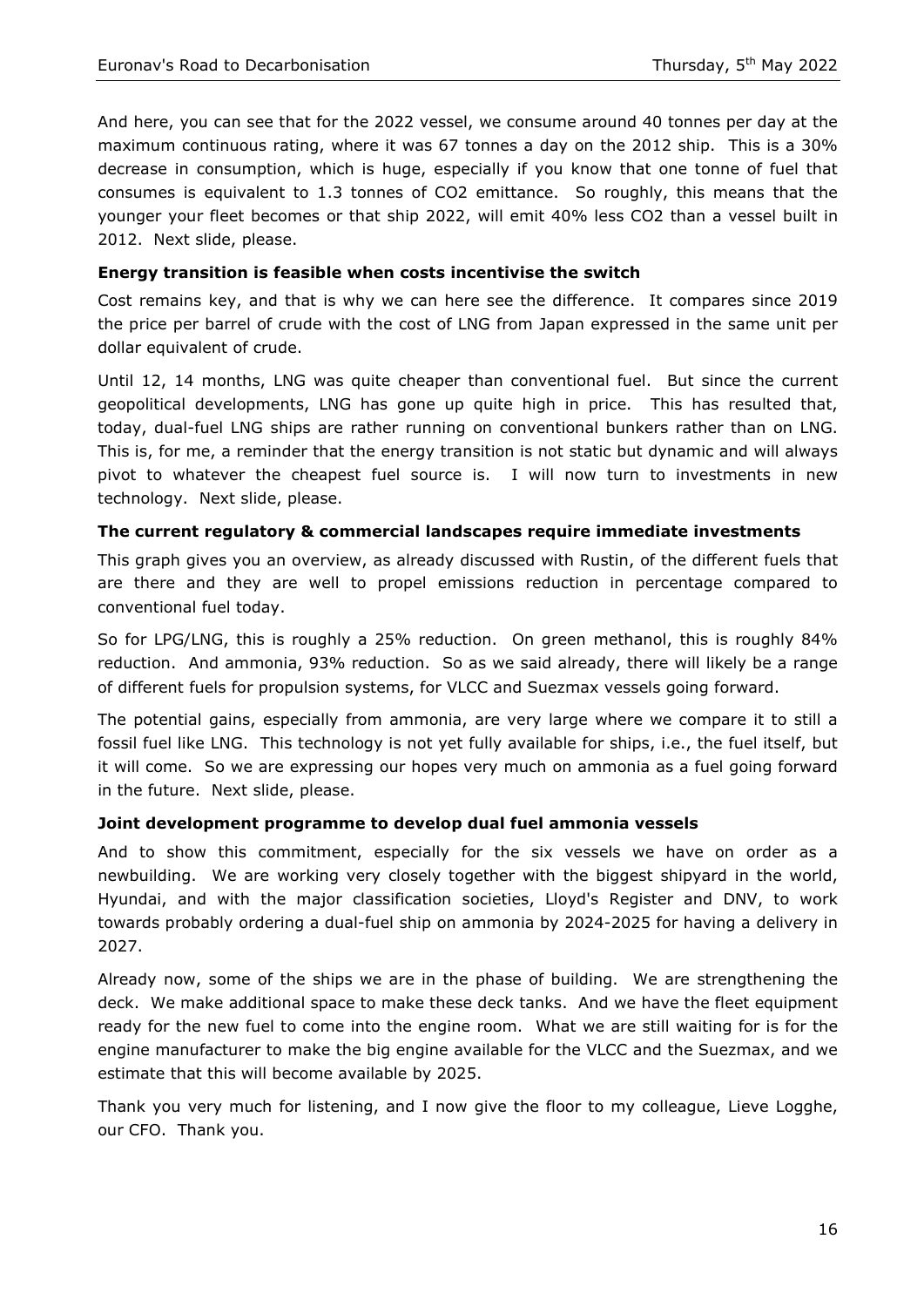# **Green Financing**

Lieve Logghe

# *CFO, Euronav*

#### **Shipping – unique financing challenges**

Thank you. My name is Lieve Logghe, as Alex mentioned, CFO at Euronav. And I will now look at how financing of shipping is adjusting to the challenges of decarbonising. I make you a promise. I only will limit or show you three slides, and there is just one number to remember. So let us start with the first slide.

The challenges facing the financing of shipping have increased in scale and have become more complex in the recent years. Our industry remains capital-intensive, as already explained, and highly cyclical. And with on top, we noticed that there is an increasing regulation and additional capital requirements to invest in new technologies and cost to meet these new regulations.

And what we see is that despite this, traditional bank financing, and this is the blue block on the right-hand chart, has fallen. And this is not a number that you have to remember, but by 30% since 2015. And we noticed that the capital value of the global VLCC and Suezmax fleet in that same period has increased by 50%.

So what I want to explain is that, in short, financing shipping has become more challenging with capital intensity and environmental regulations increasing, but traditional funding sources becoming more restricted. Ship lending or funding has, however, responded proactively to these challenges, as we will show in the next slide.

#### **Poseidon principles**

# *Shipping initiative driving emissions reductions*

Shipping's response has been what we call the Poseidon Principles. Euronav was a core partner in drafting these principles in 2019. Essentially, it brings together the majority of banks engaged in lending money to shipping and drives common standards on decarbonisation, sustainability and ESG in return for incentivised financing.

This is fairly rare to have such coordinated action amongst banks as it is pleasing to report that, as the left-hand chart on the slide shows, over 70% of banks in shipping have signed up to the Poseidon Principles. A key factor behind the principles is to encourage decarbonisation and emission reductions in the short-term.

Poseidon is committed to reduce shipping CO2 emissions by 40% by 2030 and offers incentives of lower interest rates for companies meeting or beating this trajectory every year between now and 2030.

The right-hand chart illustrates Euronav is on track to beat that target with our current fleet. We have currently an incentive of 5 basis points. So what do I mean with this? If we meet the target, interest amount to be paid is reduced by 5 basis points. In case we do not meet the target, we have to pay 5 basis points extra. Even if we could say that the incentive is small, we have a strong belief that the gap between traditional funding and sustainabilitylinked financing will further widen.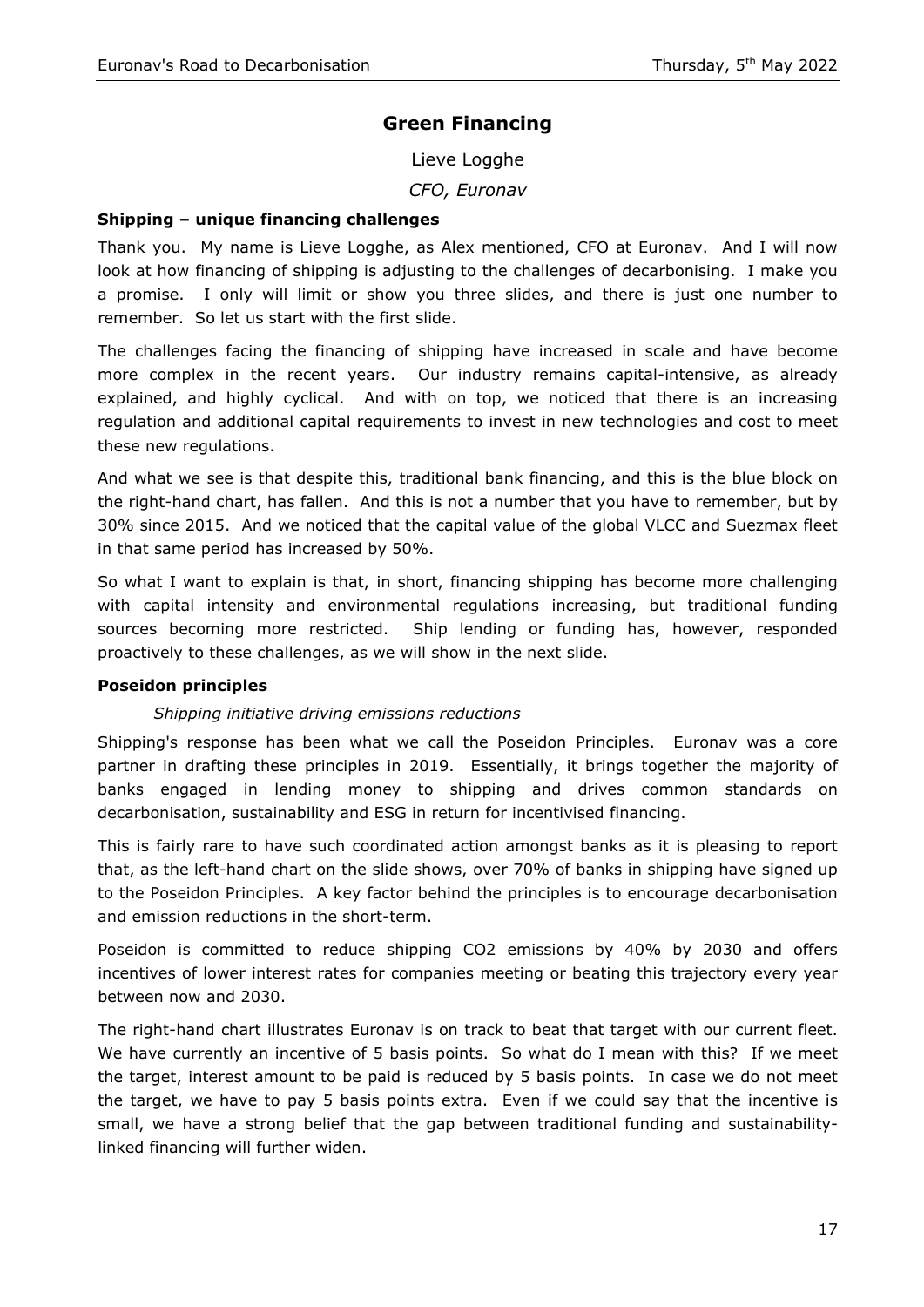# **Sustainable financing in action - 2020**

And turning now to the last slide to Euronav specifically and how we are financing ourselves. As I covered in my first slide, the number of banks lending to shipping is continuing to decrease, so Euronav has been looking to diversify its funding sources as well as driving decarbonisation within our financing structure.

Last year, we delivered on diversifying with our \$200 million Nordic bond, but also with a euro-based financing facility for an amount of €80 million. What makes this loss-flexible finance critical is the diversification we have been able to get from adding governmental infrastructure funding to the consortium of banks for this facility. The Flemish government has supported into this facility, which has the standard emission reduction requirements and incentives.

And I am already at my conclusion. What I wanted to demonstrate with those slides is that financing at Euronav has become more diverse and sophisticated over the recent years as we have adjusted to the challenges of decarbonisation, our business and plan for the future.

We have made solid progress in sustainability-linked financing by integrating the sustainability-linked feature for more than integrating in our loans. And here is the only number you have to remember, is that we already have this sustainability-linked feature in our lending portfolio for more than 40%. And we expect to increase our initiatives going forward.

I will now hand over to our General Manager, Captain Michail Malliaros, and Zois Dagkaris to run through our approach to sustainability and operations. Michail, the floor is yours.

# **Sustainable Operations in Tanker Shipping**

Michail Malliaros

# *General Manager ESMH, Euronav*

# **Ship management culture – in-house & partnerships**

Thank you, Lieve. So my name is Michail Malliaros, General Manager of Euronav Ship Management Hellas. And with my colleague, Zois Dagkaris, Deputy General Manager, we will run through:

- How operations are rising to the sustainability and decarbonisation challenge;
- What we have done now; and
- Our future plans.

Euronav [inaudible 0:56:14] in the ship management operations since its establishment. The ship management culture of in-house and partnerships focused on three main aspects:

- Increase efficiency with optimal resources, including improvements and upgrades;
- Maintain high-quality standards with establishment and implementation of our internal execution policies;
- Maintain close control of all operating expenses, including [inaudible 0:56:43] development opportunities for transport, etc.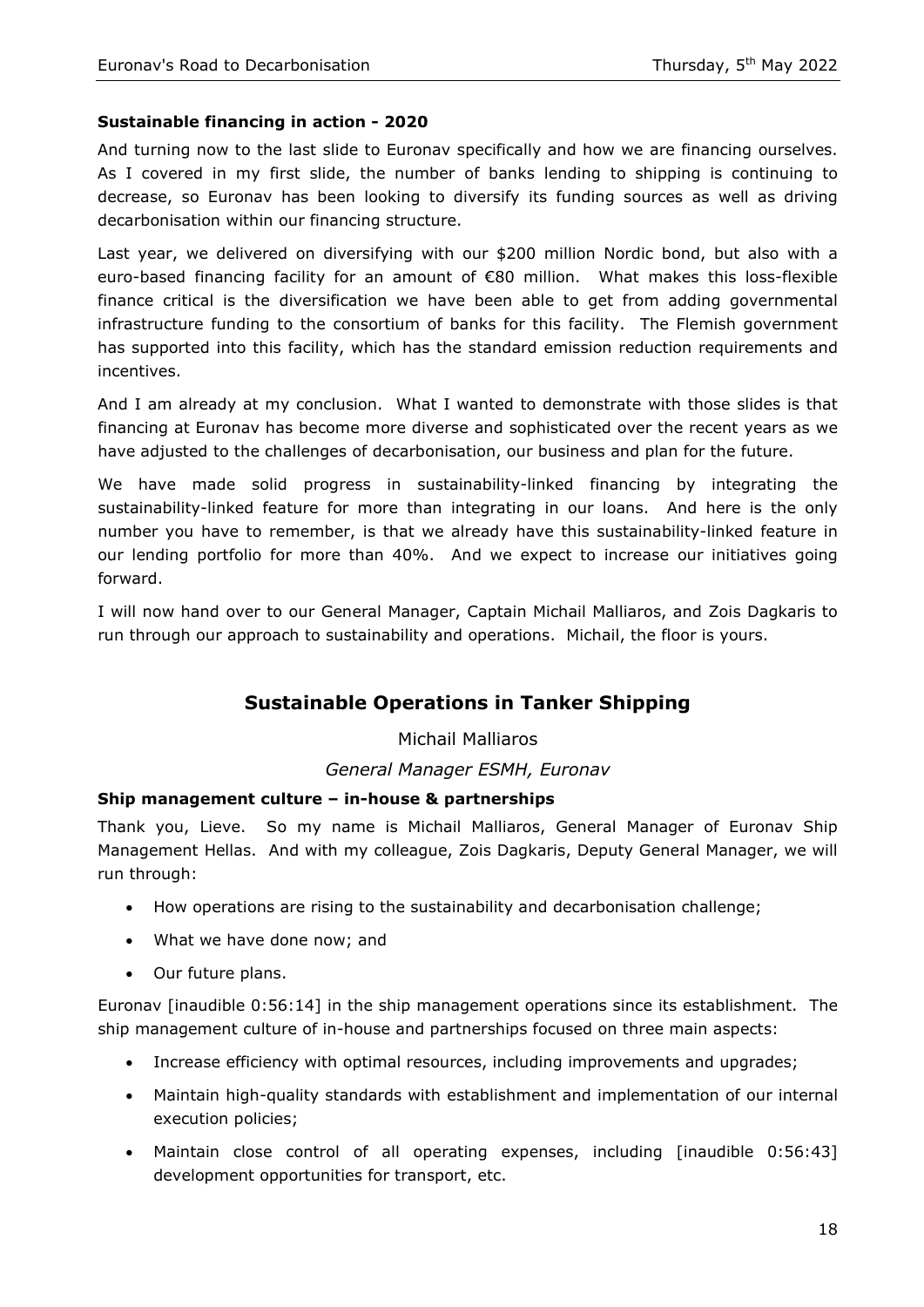# **Sustainability matters at Euronav**

Moving to the next slide. As I said at the start of the section, it is important for operations in corporate to dovetail for structures [inaudible 0:56:55] in our planned sustainability and decarbonisation initiatives.

At Euronav, we have established maintaining, implementing [inaudible 0:57:03] ship management system covering all onboard operations by addressing health, safety, quality and environmental policies, procedures and practice. This includes ISO certification and adaptation of the highest standards on the management of safety, environmental and energy aspects.

Safety means paramount when operating in the fuel transportation sector, and Euronav demonstrates its commitment to safety with a series of actions, including [inaudible 0:57:32] and association of leaders in the shipping industry to improve safety performance. This takes you on the next slide, short and long-term targets.

#### **Short and long-term targets**

And on the reduction of our ecological footprint, my colleague, Zois, will provide some additional details to complement previous figures regarding Euronav's decarbonisation pathway.

On the occupational work-related health and safety, we wanted to observe on a KPI, which is an ultimate long-term target of zero incident of accidents. And thanks to the combining the efforts of the entire Euronav team on board and onshore, the health and safety performance of the company is amongst the best in the industry.

Regarding our people, we aim to provide equal opportunities for all, improve development systems, applying objective performance criteria, targeting to provide a clear carrier path for our people. In general, we aim to make a positive impact through our business practices. Moving on to the next slide.

# **Wellbeing**

#### *Micro-societies on each vessel*

The transportation of crude that we provide as a service to people at its core. We need to ensure we care for our staff and provide a safe and secure environment for them, and one in which they can grow and develop their career. This has been proven to be more important than ever. And for this reason, we are constantly reviewing and adjusting our practices and processes to maintain a safe and attractive working environment.

And I will now pass on to Zois, our Head of Procurement and Technology, to give more colour on how operations have been and will continue to deliver on sustainability and decarbonisation. Zois?

# **Sustainable Procurement in Tanker Shipping**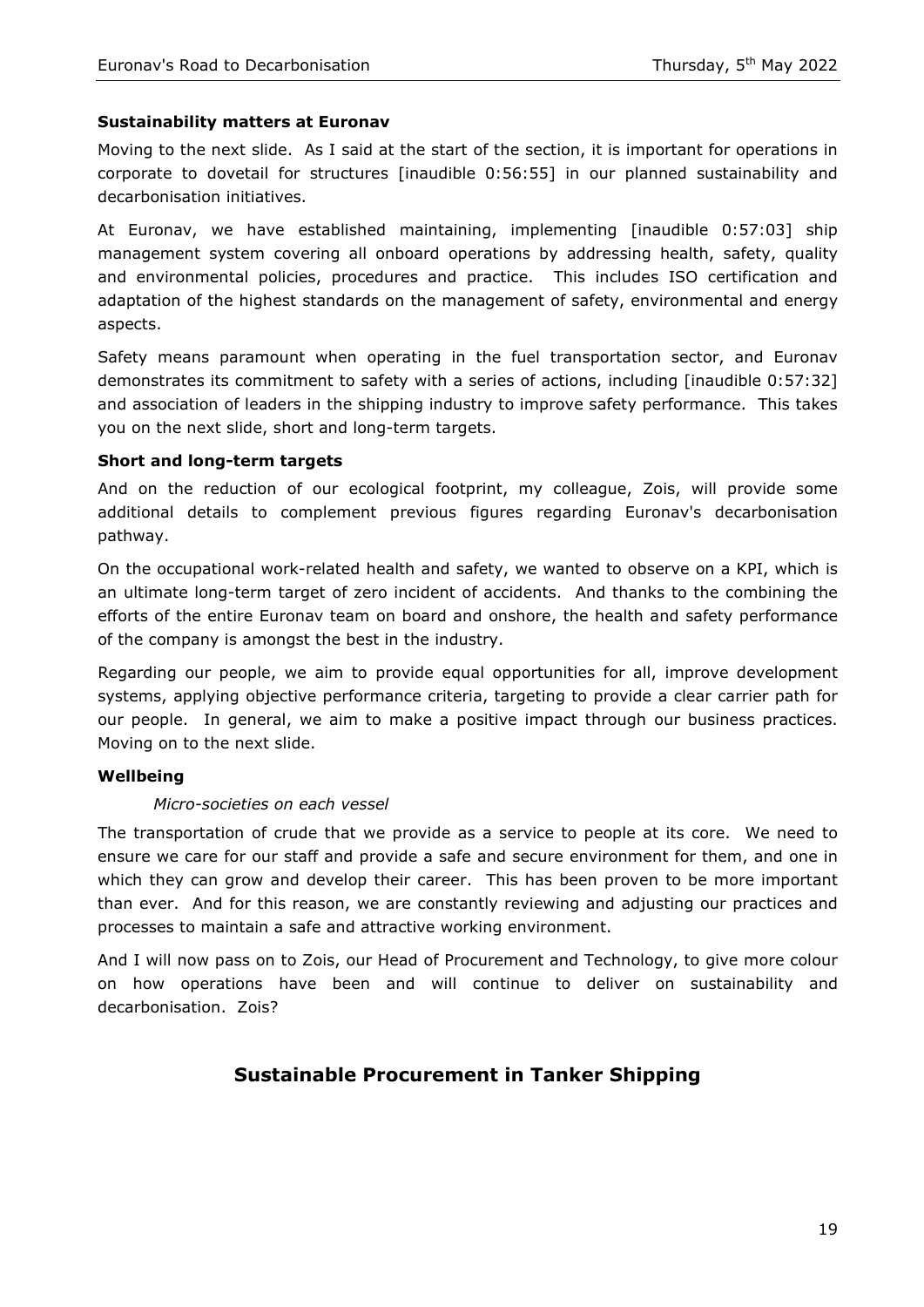# Zois Dagkaris

# *Deputy General Manager ESMH, Euronav*

#### **Green procurement**

Thank you, Michail. In the next couple of minutes, I will go through some of the recent initiatives we have undertaken as a team, from a procurement perspective as well digital and technological retrofits on our fleet. Next slide.

So we have made great progress in the past 18 months in improving our sustainability interface with our suppliers, and we have implemented the rate of recycling requirements on our supply chain.

In terms of some tangible targets, we expect to eliminate single use of plastics by 2024 and apply sustainability criteria across our procurement programmes. Now we buy 45% of our volume through certified ISO 14001 suppliers, but we have also been busy directly on our vessels. Next slide. Thank you.

# **Upgrades – retrofits investments**

As Alex pointed out earlier in his presentation, our sector is highly regulated. So all of our ships, we have regular surveys, and this gives us the opportunity to retrofit and take remedial action where we need to.

Over the past five years, Euronav has invested US\$40 million on a range of retrofits and upgrade projects across our fleet. This has incorporated a large number of initiatives. For instance, we have taken the opportunity during dry-docking vessels to add advanced antifouling coatings. This low-tech, relatively low-capital investment has been highly effective in reducing fouling on friction on ships, and therefore, reducing emissions.

Large scale investments and programmes of emission reduction are very high profile. But as we saw, the smaller incremental enterprises can all adapt to make a substantial improvement in emissions performance.

Overall, these initiatives, along with fleet renewal programme, have contributed to a reduction in our carbon intensity by 25% when assessed versus a baseline of 2008. Next slide.

# **Energy savings technology**

In the same theme as the previous slide, engineering and energy saving-focused projects can derive outsized gains from the path of decarbonisation and improved sustainability by installing variable frequency drives to control various pump speed or by engineering hull improvement devices. Our analysis suggests this, too, can yield substantial improvements.

Looking forward, as an example, we are investigating wind propulsion system. And as Rustin talked earlier, we have applied for a number of grants from the European Union and other bodies to assess this further.

But we have also improved our operation output via technology investment, as depicted on the next slide.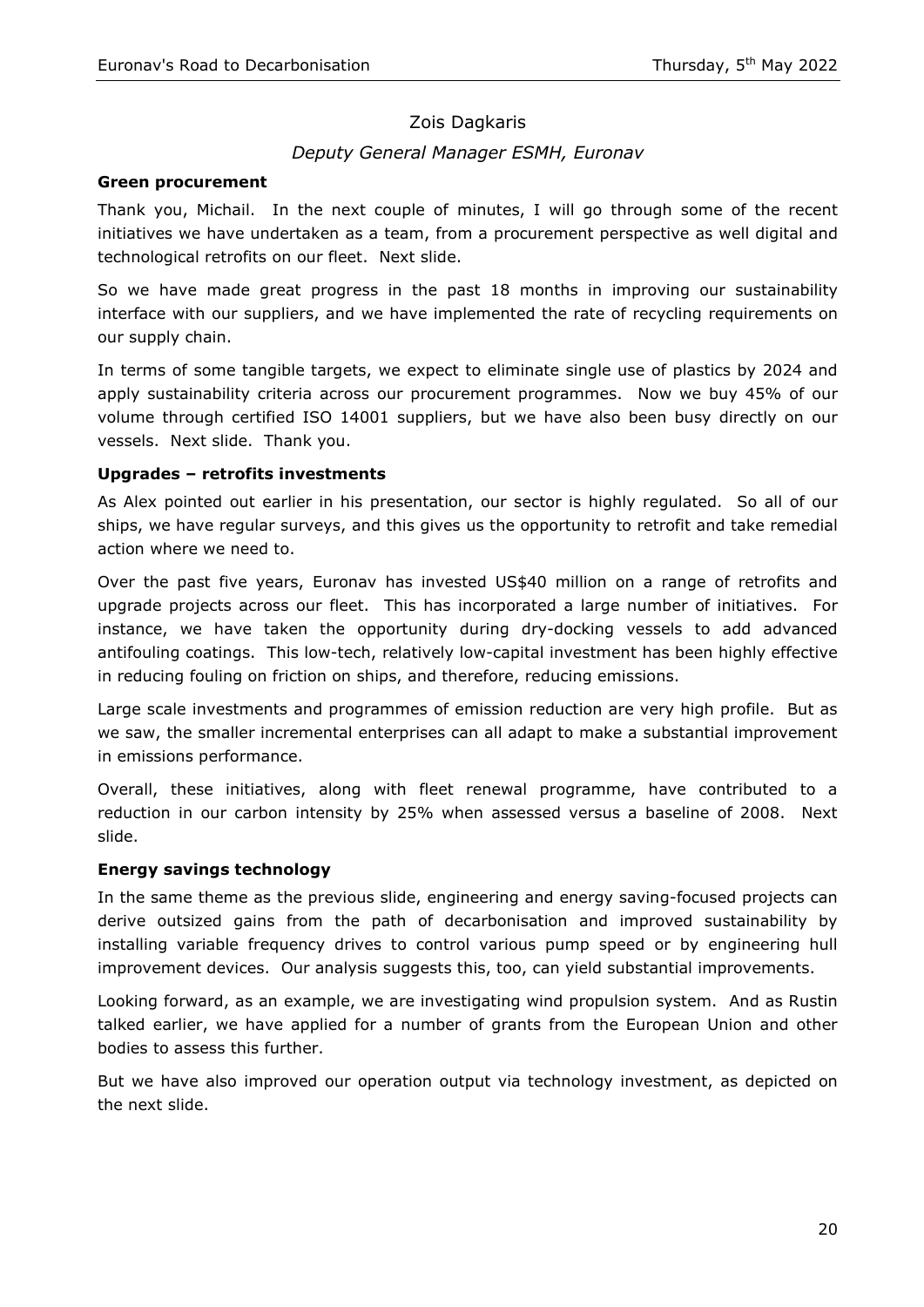# **Case study – "FAST" platform**

# *Fleet Automatic Statistics & Tracking*

Euronav by constant being in forefront of shipping digitalisation, introducing now a fleet platform called FAST based on vessel sensor data collection that improve fleet performance and fuel efficiency, but also acts as centralised platform for our operations, and therefore, provide insights for taking actions for reducing emissions.

I will now hand over to our CEO, Hugo De Stoop, to run through final conclusions.

# **Sustainability Detailed Journey Ahead**

Hugo De Stoop

*CEO, Euronav*

# **Euronav – Decarbonisation progression**

Thank you very much, Zois. And thank you, everyone. This was very insightful. I hope that the audience has been able to see that we take those matters very seriously at Euronav. And as I said, this is in our DNA. Everybody is involved. This is a sample of what we are doing, and we are very proud of that.

Let us try to summarise the most important message of today by looking at the next slide, please. So as we have declared today, and that was in the section handled by Konstantinos Papoutsis, our Sustainability Manager, we have divided in different steps over a time horizon. The first part of the time horizon, and it is very important, is about reducing but also making the right investment for the future.

Reducing our carbon footprint, mostly by reducing our consumption. Whatever we can save today will not end up in the atmosphere. Whatever with technology that is helping us reducing the consumption today will be very, very useful for when we consume those new fuels, which hopefully will be green, but unfortunately are likely to be more expensive. So everything that we can do today has really to impact today, but also a great impact in the future.

To go a little bit more into details, and many of you are already aware of that, we are, through the TI Pool, where we operate our VLCCs, the very first company to offer carbon offsets. We totally understand that this is not the ultimate solution. But we also understand that, as far as today is concerned, it is something that is good for the planet, and the scheme that we are offering is by planting trees, which is obviously very essential.

Moving on to 2024, we hope to achieve the first carbon-neutral voyage on board one of our vessels. So Rustin explained that we have tested B30 and B50, which basically contains 30% biofuel and 50% biofuel. And we hope to be in a position to perform a voyage with a B100, which would mean that 100% of the fuel that we are using onboard for that voyage will be coming from biofuel sources and will therefore be a completely neutral voyage in terms of carbon emissions.

Now we also understand that this is probably not the ultimate solution, but we are there to help the industry in general, and certainly, some part of the industry probably on smaller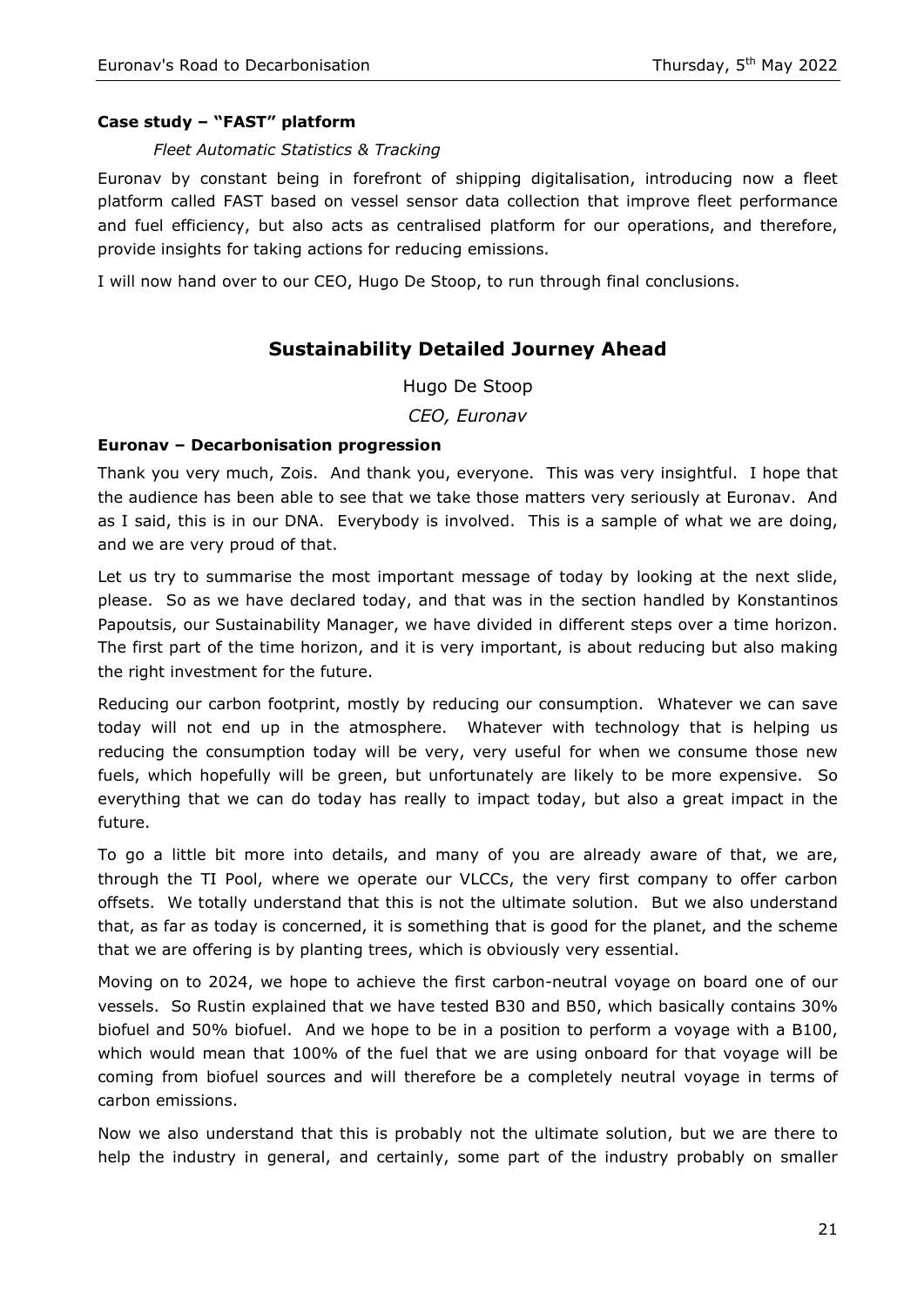ships to test those biofuel, making sure that they are not impacting the operation in a negative way.

We also believe that biofuel will be necessary for us, the larger ships, for when we adopt the green fuels, because often, we need a pilot fuel, pilot being the fuel that you are using to start the engine until the time you can switch to the green fuel itself. So those are very necessary steps in order to progress on our journey.

By 2027, again, as we mentioned earlier in this presentation, we want to have ordered a first ship that is capable of running on one or many green fuels that we have yet to identify. We have different fuels that exist today. The industry is working still on some of them. It is certainly the case for ammonia, where we hope and we are definitely helping the development of the first ammonia engine in our partnership that we have with the largest shipyard in the world, namely Hyundai, but also with the engine manufacturers and the classification society to make sure that this is a safe operation.

So we want to be in that position ahead of 2030. Because as of 2030, on the next slide, we will start the journey to switch to vessels that are capable of burning green fuels. This is a very important step because when you think about the longevity of a vessel, and Alex spoke about the fact that in our market, there are about 20 years, potentially 22, 23 years, but let us say, on average, 20 years, this is definitely the indication that we can fully decarbonise by 2050 as there is exactly 20 years between 2030 and 2050.

In the meantime, we make a promise that we will not only meet the IMO target of 40% lower CO2 intensity onboard our fleet by 2030. That is an obvious one. Brian already showed you and Lieve already showed you that we are ahead of the curve and we have the ambition to continue to be ahead of the curve. And every time we will make progress, we will update you. So that is 40% lower carbon emission by 2030.

By 2040, we set the bar at 80% in order to finally arrive at a complete net zero carbon emissions by 2050. We know that this is possible, but we also know that we cannot do that on our own. For instance, we are taking the responsibility for the shipping part, for the ships, but we need to be part of a coalition when it comes to the engine manufacturer, when it comes to the safety onboard the ships, working with classification society.

We also understand that the production of the fuel is a very important element because pretty much all the fuel that we are contemplating today are not produced in a green way today. So we will find ways and we will partner with others to make sure that those fuels are available by the time we do have the ships that are capable of burning such fuels.

I think that over the years, Euronav has been a good partner. We have demonstrated that we are definitely there in the leadership part of the shipping. We are a founding member of the Getting to Zero, which is probably the largest coalition involved in the maritime space, to make sure that, as an industry, we arrive as quickly as possible to reduce our carbon emissions. We will continue to be there, and we are very proud of what we have done. Moving on to the next slide.

#### **Euronav's pathway to decarbonisation**

This is the full picture. It is a picture that we hope to update over the years, but definitely very happy to have designed it and to demonstrate that we can get to our goal, which is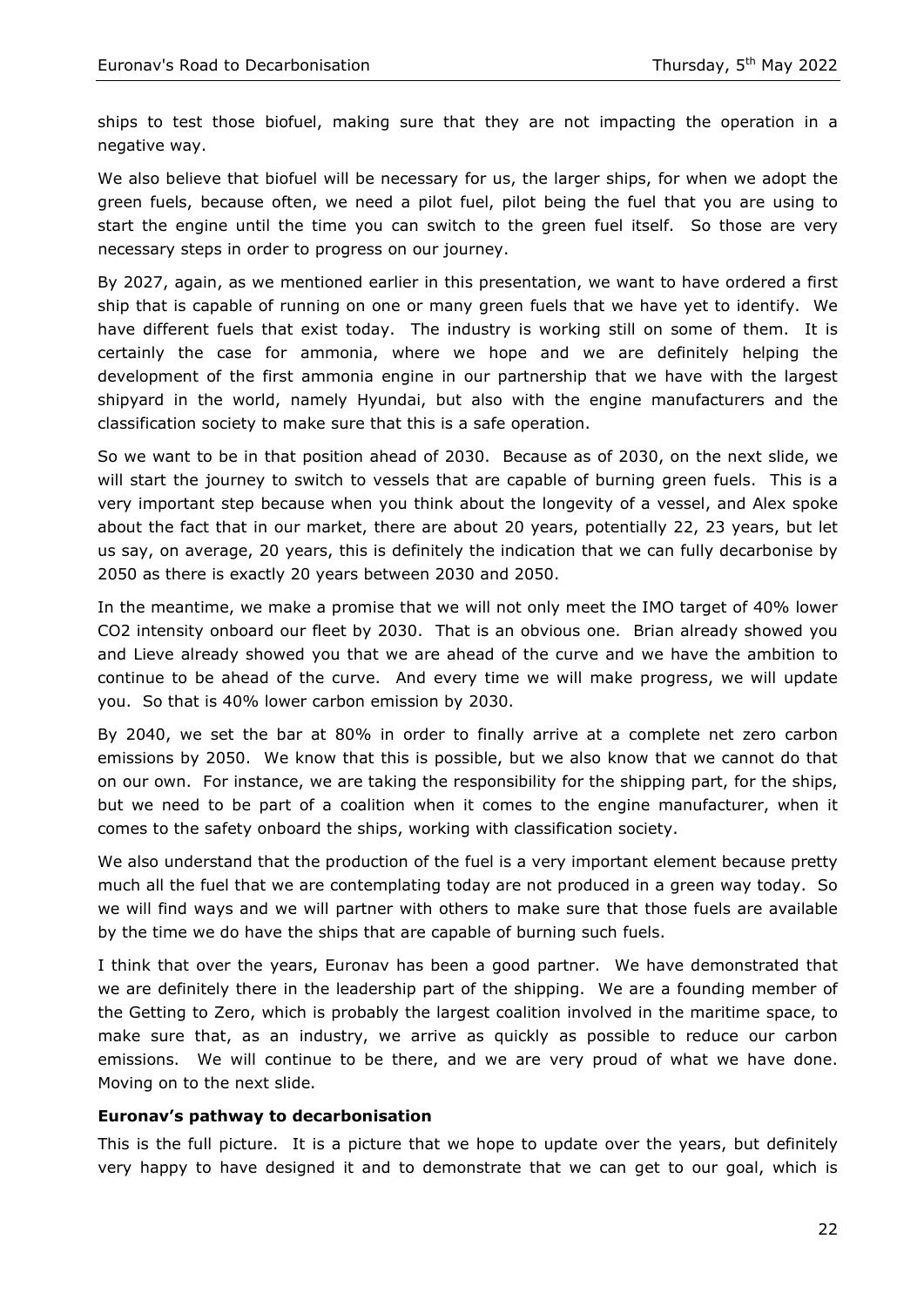2050. And as a reminder to everyone, we are the first tanker company to commit to that, and this is well ahead of the IMO regulation. I suspect, and we all suspect at Euronav, that the IMO will also get to this goal, but it is always better and good to be ahead of the regulation and demonstrate that the leadership is coming from the industry and does not wait for the regulator to update us what we can already do on our own.

#### **Euronav is set to deliver net zero by 2050 but aims to achieve target even earlier**

Moving on to the next slide. This is a little bit of a summary of what we are trying to message today. The oil has still a critical role to play in the energy transition. We have repeated that many, many times in the past and we will probably repeat it in the future.

If you want to have a chaotic transition, then you try to make a revolution, you stop investing in companies such as Euronav, and you part those assets in the hands of the people who are less transparent. This is not the best journey to a full decarbonisation of the world in general.

We believe that every industry should have leaders that believe in decarbonisation, that believe in a smooth transition, an orderly transition that makes it possible. Let us not forget that the more expensive fossil fuel will be during the journey, the more chaotic and probably the longer the journey to full decarbonisation will be.

Secondly, and that was very well explained by Brian, shipping sector holds a very important position in the energy transition. First of all, as you have seen, this is the best means to transport any goods over a certain distance. Instead of less shipping, we need more shipping, but we need shipping to replace some of the other traditional means of transportation such as trucks, trains or planes.

So let us not be naïve about the fact that shipping is essential today. Shipping is essential tomorrow. And quite frankly, when it comes to decarbonisation, shipping is probably a better solution than any other means, unlike what people traditionally say about shipping.

The third very important point is that Euronav has built, over the years and over its entire existence, a sustainability credential that demonstrates that we can deliver on the promise that we are making today because we have delivered on all the promise that we have made over the last few decades of our existence.

It is part of our DNA and the collection of speakers that participate to the webinar today is demonstrating that every single department at Euronav has an impact on this journey that we have embarked already some time ago.

Finally, and not that I wish to repeat myself. There are some key milestones which will be met.

- 40% decarbonisation by 2030 is almost given.
- The intermediary self-imposed test of 80% by 2040 is achievable.
- And net zero by 2050 is totally, totally achievable, provided that we put the elements in the right order and we start investing or continue to invest in.

Today, we start investing in zero emission ship at the very latest date of 2030.

This concludes our presentation.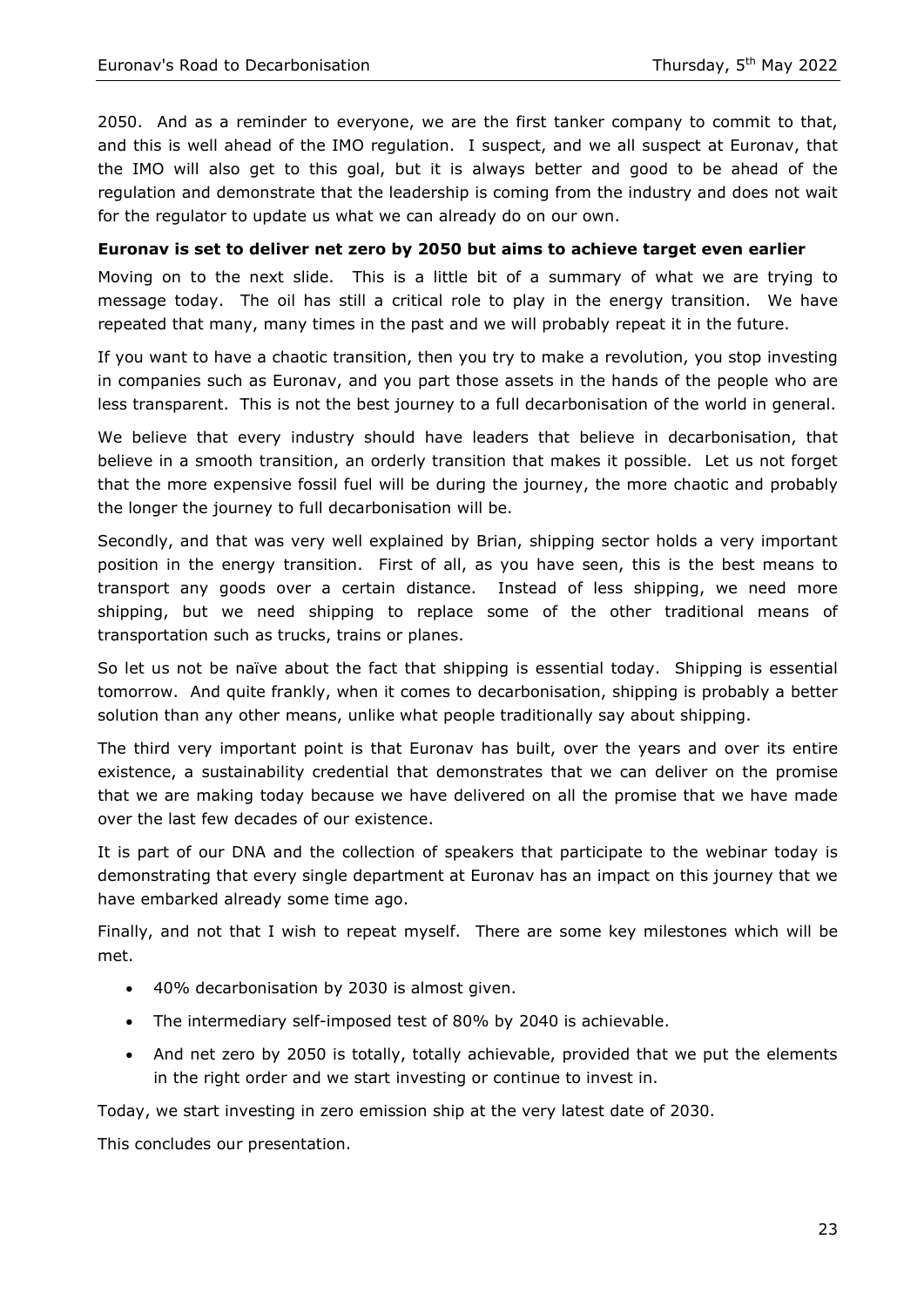# **Q&A**

**Hugo De Stoop:** We will now open the floor for a Q&A. So give us a minute to assemble some of the questions that have been asked by the audience or that have been asked today. And I am looking at them.

So has Euronav yet achieved any savings from the sustainable loan? And if not, when does Euronav think it will achieve that?

Well, that is a very good question. As we have said, we are ahead of the curve. So the Poseidon Principle, we cannot be part of it because we are not a bank, of course. But the Poseidon Principle has designed a curve that is more ambitious than the IMO.

And when we plot where Euronav is, and it was the case last year and it is the case this year, we are ahead of the curve. So we are benefiting from the five basis points that Lieve mentioned.

Now, of course, 5 basis points is not a lot, but we believe that that spread will widen and that banks will need to incentivise their clients in a different way, in a bigger way if they want them to behave, and it is definitely on the agenda. I know that because we are still part of that coalition from a partnership perspective.

So will we invest in zero emission fuels like green ammonia? That is another very good question. As I said, I think that Euronav is there to be part of coalition. It is always this idea of the chicken and the egg. Do you produce the fuel but you are not sure that you can have clients? Do you order the ships but you are not sure that the fuel will be there?

I think as far as we are concerned, we are primarily responsible for the ships. That is for sure. That is our primary responsibility. And the good thing about the chicken and egg problem is that in shipping, and at Euronav in particular, we can order the ship. Yes, they cost a little bit more, but we can order the ship which can run on dual fuel.

Dual fuel means that they can run on the traditional fuel that we are using today, but also on the future fuel when they are being produced in a green way. Because by the way, using them, if they are not produced in green way, does not really have the purpose. And through survey studies, we demonstrated that they are even more polluting[?].

So are we going to produce green ammonia? I do not think that we are going to produce green ammonia directly, but I do believe that we can be part of a coalition. We can solve partly this chicken and the egg problem and probably be enough taker of what is produced. And therefore, allowing people to start investing in those plans, be it ammonia. And by the way, that would be synthetic energy or synthetic methanol. What is important is that it is produced in a green way.

Moving on to the next question. To what respect is Euronav a forerunner as compared to the overall shipping industry? Are there other ship types or ship size which are moving faster and can be used as a reference to learn lessons from?

Yes, absolutely. And I think we have to recognise the sector in which we are embedded. I mean we transport crude oil, and it would not be fair enough to say that our clients may be a little bit slower in adopting or pushing their shipping partners and part of the supply chain into green areas. So I am going to give you a very simple example. There are coalition of people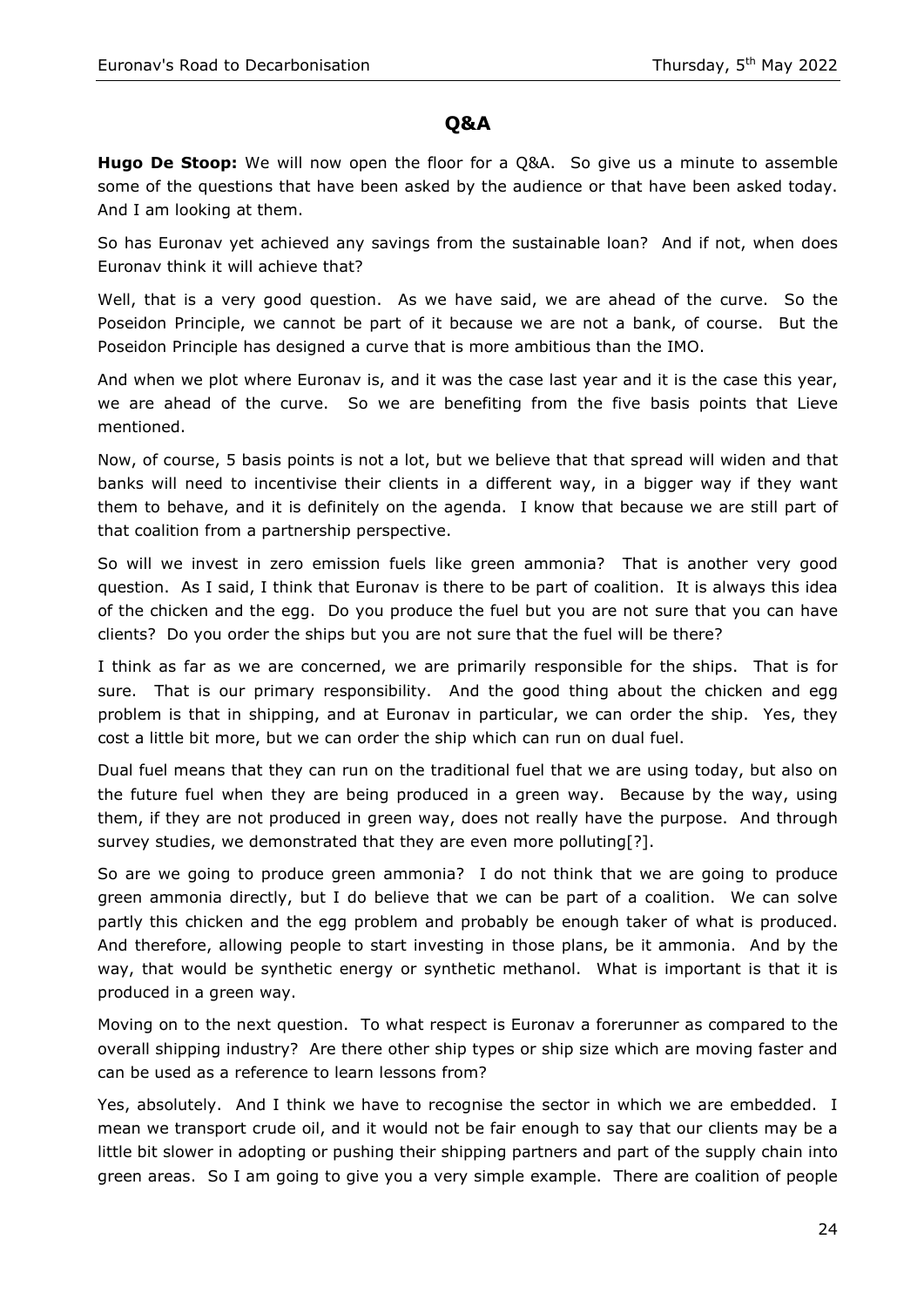using container ships, for instance, who are already insisting to make sure that their goods are being moved on ships operating today or tomorrow, but signing contract today, and minimising their environmental impact either entirely or partly.

But this is normal. Those people are exposed to the retail market, where people are making judgment. And for instance, one of the partner in those coalition is Nike, the shoe manufacturer. And they want to put a label on some of the shoes they are producing that this pair of shoes was produced entirely in a green way, including the transport of those shoes into the US or into Europe when they are produced in the Far East.

So we totally understand and respect the fact that the different shipping segments will evolve at a different pace. Our responsibility is to be there when the clients will ask us to do the job that we do in a greener way or in a totally green way. That is definitely our responsibility. And we believe that despite the fact that most of our clients, if not all of our clients, have invested heavily in fossil fuel. They will nevertheless be interested in moving those fossil fuels onboard ships that are low emitters simply because the Scope 3 will at some point impact them and they will feel the pressure, and therefore, will be very much interested in decarbonising their Scope 3 as well, of which we are part of.

Next question is, to be able to fuel vessels with green fuel, you need infrastructure. Are you looking at investing in this part of the business?

That is a very good question. It is probably a question that can be answered in a yes, but let us not do that too early. I mean, today, obviously, this is not part of the core business of Euronav. I mean, I think when you are thinking about infrastructure, I think that we are very much thinking about the transportation of the fuel [inaudible 1:19:11]. Some of them are liquids, some of them are gases.

I think that the core business of Euronav is to transport liquids, crude oil and petroleum products are liquids. That is the area of expertise that we have. And from thereon, we can jump to the next generation of energy products, but probably those who are liquid. And yes, when the time comes and when I think about the times, I think about the opportunity comes, we would be very interested in transporting those new energy sources.

Again, let us make sure that we continue to do what we do in the best way possible. And in order to do that, we need experience before being called an expert, and that is a part of the strategy of Euronav.

What kind of percentage fuel volume savings can be achieved when Euronav starts to manage the Frontline fleet? I mean that is not a question I was expecting today. I am not sure what you mean by managing the Frontline fleet, to be honest, because the companies are going to be combined. Every fleet is managed by different ship managers. And we have our own ship manager. Part of our fleet is already in the hands of external ship manager. They have themselves four different managers. And for us, it is much more a question of finding the right balance between what you do internally and what you do externally, but also making sure that whoever you chose as your ship manager becomes a partner in your journey.

There is a lot of things that we have presented today that are much more difficult to achieve if you outsource completely and let it done by other people. But we also know and recognise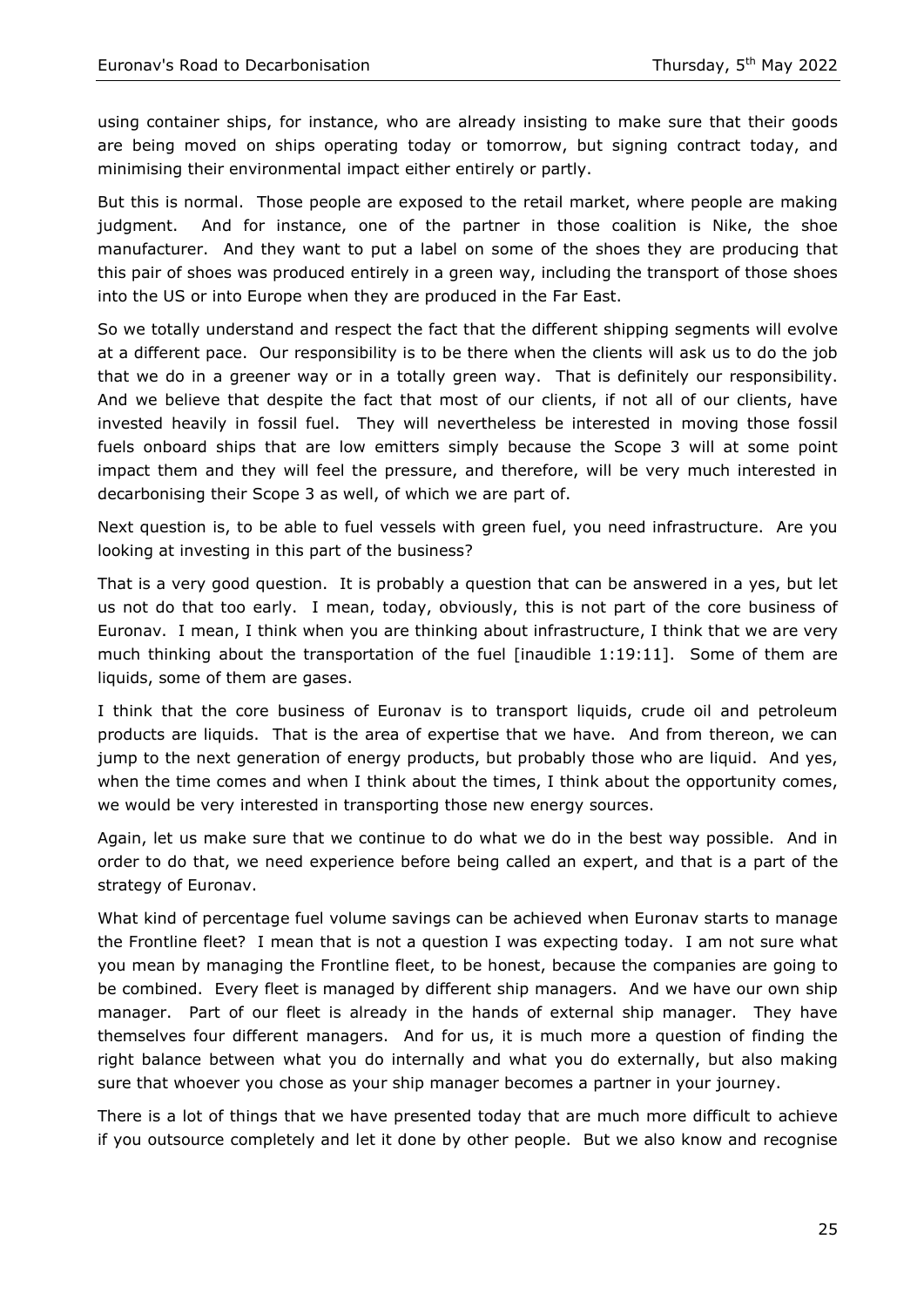that there are many external ship managers who are very interested in helping the industry and their clients to decarbonise. So this is more of a partnership.

So what kind of percentage fuel volume savings can be achieve on Euronav? Yeah, I think we have answered that one. I do not know if Rustin wants to add anything to that one?

**Rustin Edwards:** Well, I can add economy of scale is something that you achieve when you are doubling your size of your fleet. So there would be some savings in economy of scale. But then as we look at forward future investments, having a larger footprint of vessels does give an advantage to adapt it in developing other fuels, such as green ammonia, green methanol, green hydrogen because now we have a larger mass and a larger footprint, which they can help a supplier create a coalition with infrastructure around a shared footprint with a fairly similar bunkering port.

So I can see how there could be a lot of savings achieved once the Frontline merger comes to a conclusion and things look up for the size of the ship footprint that we would have going forward.

**Hugo De Stoop:** Very good answer, Rustin. Probably better than mine, where I was a little bit more focused on the potential integration. Let us not forget that before we have a larger fleet, we need to go through the motion of a true merger, and that is far from done at the moment, as we all know. This is a long journey ahead.

There is another question which is, what would be your strategy for goal five, gender equality, and goal 10, reducing inequalities?

I suppose that we are talking about SDGs. And indeed, if you flip to our Annual Report, we have picked some of those goals where we take more responsibility for it. It is very funny because you may have seen in various reports, and Brian talked about that. Our Board is composed majority of female. And it happens by accident, not by design. What I mean by accident is that we simply picked the best people that we could find for the relevant skill set that we needed.

So it was not by design that we have picked a man or a woman because we wanted to be on that percentage or this percentage or because the regulator forced us to have a certain percentage of this or that type in the Board. It is simply because, again, it is in our DNA. We do not really make the difference. We offer exactly the same salary, exactly the same opportunity to all kinds of genders. And it is not something that we need to think about.

Now I understand that this is not the case for all the companies in the world. So we are in a luxury position. And nevertheless, what we can do to help gender equality is, I think, demonstrate it then even in a company that is, quite frankly, embedded in an industry that is more male-oriented, we are qualified. And Brian showed you that we are being included in many index, and particularly the Bloomberg Index, which is probably the most reputable for being recognised as a company that treats always people equal.

On the goal 10, reducing inequalities, I think that, as you all know, we do a very good job, but I would like maybe to speak about the industry and certainly the people behaving well in the industry. I think that the shipping industry is offering a lot of opportunities for people coming, indeed, from places where there is still a lot of inequality. I mean when you compare the salaries of the seafarers that are coming on board our vessels, but I do believe on board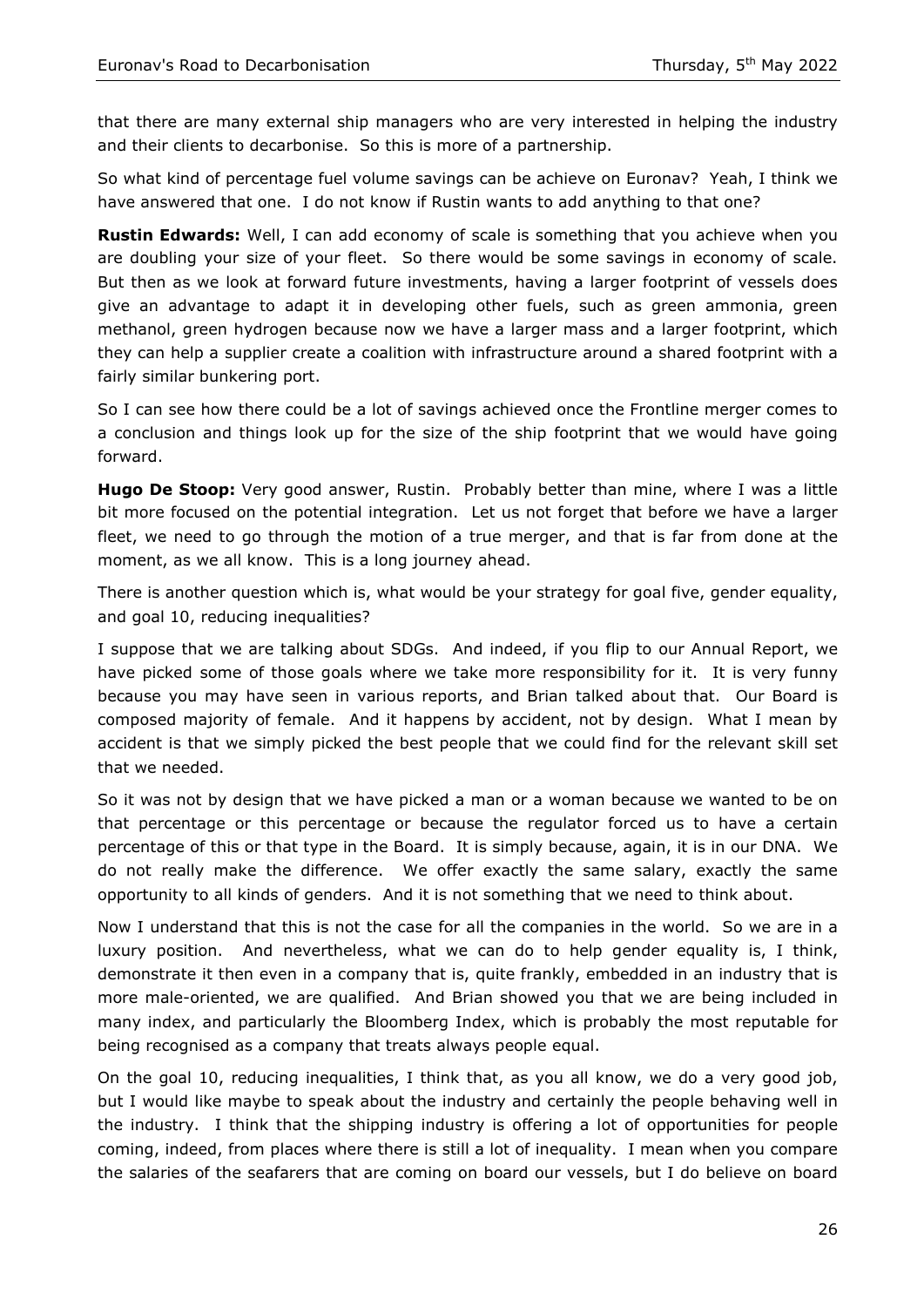many of other companies. This is truly an opportunity for them to improve their living standards, and not only for them, but also for their families.

So one more time, I hear very often a lot of negative things about the shipping industry. But quite frankly, if you dare to take the time and analyse what we do beyond the core business, with what we do for society at large, I think we should all be extremely proud of what we do, and we should hope that many other types of industry are doing the same.

And again, I am only speaking about the good players, but there are a collection of good players in our industry.

So the next question is, will we invest in any additional technologies such as sails, kites, which does not contradict our strategy to ammonia in order to accelerate our vessels energy efficiency?

I just would like to make the point that we are fuel-agnostic in our journey to decarbonise. It's true that we are putting a lot more efforts on to the ammonia side at the moment simply because that is a technology that is not yet mature. And this is an area where we believe we can help accelerating the development of those engine, being able to test, being able to work in partnership with the classification society to make sure that if this fuel is the right one to be used onboard large ships, it is done in a very safe way.

So above and beyond that, sails and kites, that is probably part of the first section of our journey to decarbonisation. This is until 2030, where we are trying to reduce as much as possible the consumption of the ships. This may be unfortunate, but I am not naive enough to believe that a tanker certainly of the size of VLCCs and Suezmax will one day be able to run only on sails or on kites, but I do believe that they could help propel the ships. And therefore, they could help reduce our dependence on fossil fuel.

This is the reason why, at the moment, we are engaged in two projects. They are at a very immature stage. They are very initial stage. The good news is that we are cooperating with flagship companies, one of them being Airbus. And the other good thing is that because we are European-based, we can even benefit from subsidies, which are helping reduce the cost of testing all those materials.

By the way, and I think that is also very important, those subsidies and the schemes that are available at the European level as well as the country level, they are available for large companies. And people like to invest in fairly large projects. So having a bigger platform is definitely the right approach for the journey that we talked about because some of the R&D that we will need to do will depend on subsidies that we are receiving.

And if we depend on those subsidies, we need to be equipped. We need to have the experience and the expertise inside the house on how to get those subsidies and how to make sure that they are properly used inside the company.

I do not see any more questions. And if that is the case, then I just would like to thank you all one more time. Thank you. Thank the speakers. I think that they have done an excellent job. And we are all available to answer questions, should you have any other questions after this session.